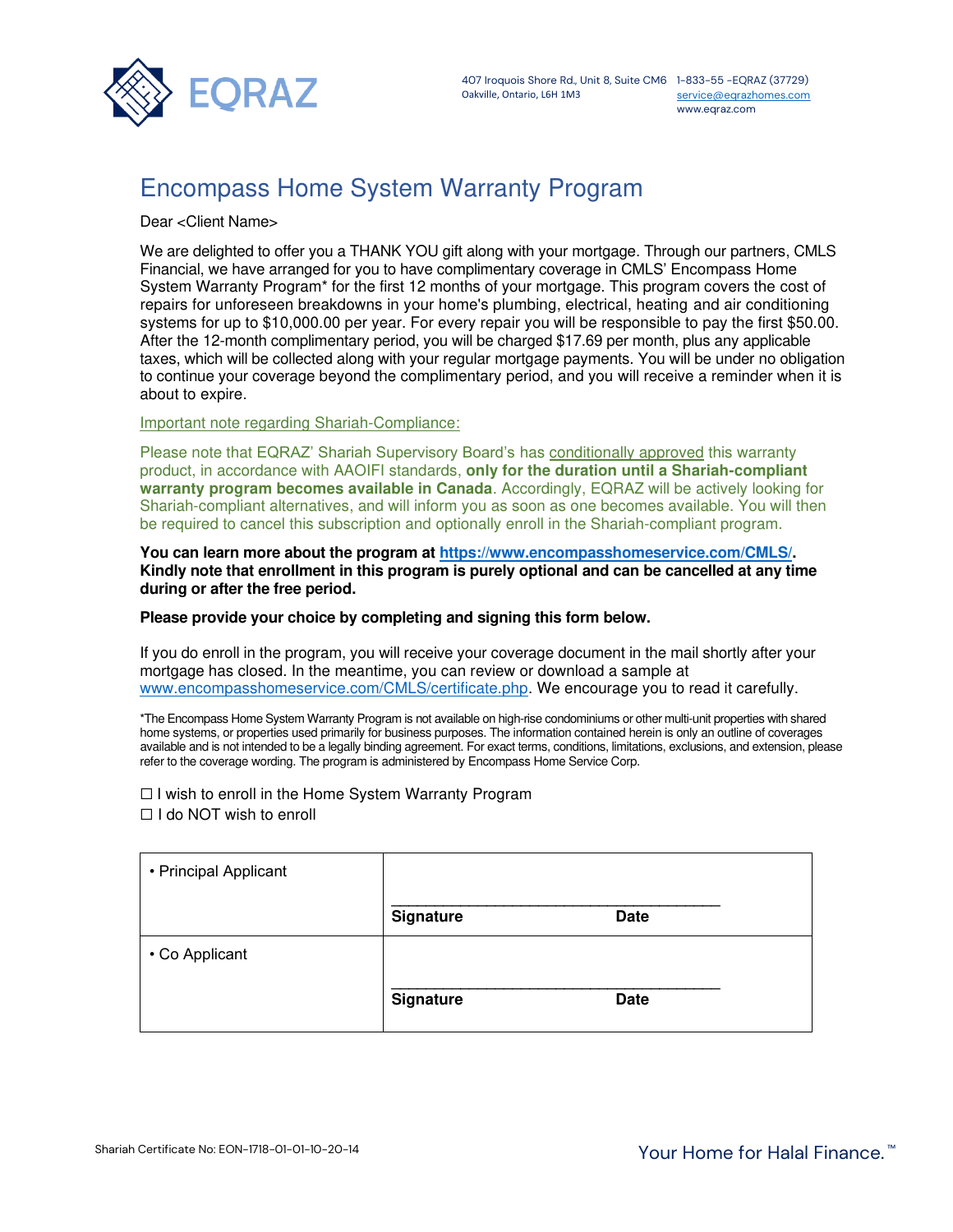# Encompass Home System Warranty Program

Plumbing, electrical, heating, air-conditioning – no matter when a problem happens, simply phone the 24-hour toll-free number for assistance. Arrangements will be made to send a qualified licensed repair technician to your home.

If you've ever had your furnace falter on a cold weekend, or your air-conditioning fail in the heat of August, you know how valuable this service can be.

Read some case histories of real Canadian mortgage customers² who have been helped by this Program.

The heat transfer coil on the Burkes' heating system failed, leaving them with no heat. The repair would have cost them about \$1,800, but the Burkes paid only the \$50 consultation fee. The Encompass Home System Warranty Program covered the rest.

The three-way lighting circuit on the stairway of the Da Silvas' older home failed and the electrician was having problems The Encompass Home System Warranty Program arranged to install a new three-way system, which would have cost the Da Silvas almost \$1,000.

#### ENCOMPASSHOMESERVICE.COM/CMLS



# Need to Make a Claim? PLEASE CALL 1-866-217-5993

The Program offers 24-hour claim service and emergency repair services. You can also get more information by visiting: www.encompasshomeservice.com/CMLS Or email: helpme@encompasshomeservice.com ® TM Trademark of Encompass Home Service Corp.



<sup>1</sup> This Program is provided by Aviva Warranty Services Inc., a member of the Aviva Canada, group of companies. Encompass Home Service Corp. is the Program administrator. The first year of coverage is courtesy of CMLS Financial Ltd. The information contained in this document is only an outline of coverages available and is not intended to be a legally binding nent. For exact terms, conditions, limitations, exclusions and extensions, please refer to the certificate wording. This Program is available to residents in the provinces of Newfoundland & Labrador, New Brunswick, Nova Scotia, Prince Edward Island, Quebec, Ontario, Manitoba and the territories of Nunavut and Northwest Territories.

² All names have been changed to protect privacy.

**Encompass Home System Warranty Program**



# No cost to you for the first year with no obligation.



Over 40 years, 10,000 customers and \$10 billion in assets under administration. A dedication to Customer Forward.

**CANADA'S MORTGAGE COMPANY™**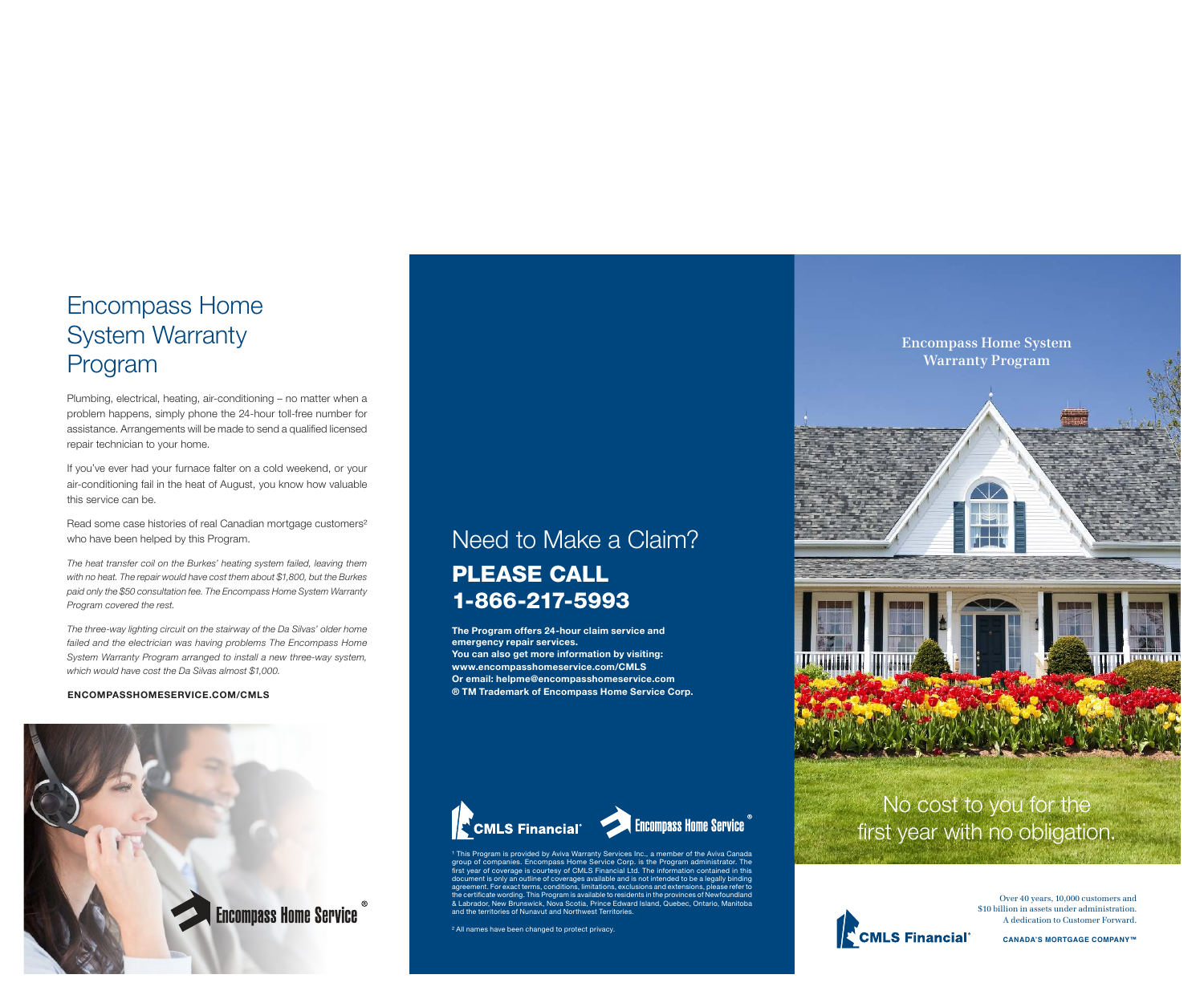A NEW HOME – or a new mortgage – can mean both excitement and even some moments of uncertainty. At CMLS, we understand and want to help you cope with the unexpected surprises of home ownership. Which is why we're happy to announce our new home system warranty program.

CMLS has arranged for you, our mortgage clients, to be eligible for complimentary coverage – for an initial 12-month period – under the Encompass Home System Warranty Program.

If you are purchasing a home, transferring or renewing an existing mortgage, you'll receive access to up to \$10,000 per year in eligible home system repairs.

# Your plan covers breakdowns for a variety of home maintenance issues.

If ever you have an incident, you would pay only a \$50 initial consultation fee. After that, everything from parts and labour - including emergency overtime and after-hours charges – is covered.



# Coverage includes:

#### CENTRAL HEATING & AIR CONDITIONING

All electrical and mechanical parts, including gas, oil, and central electric heating systems, gas or electric fireplace inserts, space heaters, and base-board heaters affixed to walls, central or permanently installed air conditioners (not window-installed units), heat and circulating pumps.

### ELECTRICAL SYSTEM

All switches, circuits, breaker panels, and fuse boxes.

### WATER HEATER

All parts, if owned by you, including the water heater tank, burner, all valves, electric fittings, and other mechanical parts.

# PLUMBING

Any water, gas, drain, vent or waste pipe that is blocked, leaking or broken (excluding toilets, clogged sinks, and leaks from taps, showers or tub controls). Limitations may apply if the source of the problem is outside your home; e.g. a cracked sewer main.

### COMPREHENSIVE CLEAN-UP

If a repair services technician needs to break through a wall, ceiling, or floor to repair your central heating/air conditioning or electrical system, coverage includes the restoration of any structural components, exclusive of decor. This means, for example, your wall will be repaired, but not re-painted. Any re-decorating decisions will be left to you, since it might not be possible to match your current pattern or colour.

## Q. When can I start using the Program's services?

Your coverage will begin on your mortgage closing date, provided you enroll in the Encompass Home System Warranty Program when you sign your CMLS mortgage commitment or renewal offer.

### Q. Do I need to have my home inspected to qualify?

No. CMLS Financial Ltd. clients are able to participate in the Program on a pre-approved basis. No inspection is required, although it is a requirement that all home systems are in working order at the time of mortgage closing.

#### Q. Do I pay for the repair services myself and get reimbursed later?

No. You'll pay only the \$50 consultation fee.

#### Q. What kinds of services are not included?

The Program is designed to provide repair services for spontaneous breakdowns of your home's systems. It does not include services for problems where the underlying cause is:

- rust or corrosion:
- an external factor including natural events, electrical events and/or caused by a person:
	- **•** failure to perform normal maintenance as specified by the manufacturer;
	- **•** improper installation, improper use, improper construction, alteration, modification, addition to or deletion from any home system or used in a manner other than as approved or recommended by the manufacturer;
	- inadequacy or lack of capacity of any item;
	- freezing or heating of a plumbing system;
	- § structural defects, latent defects and/or asbestos, lead or the disposal of refrigerants, contaminants or other hazardous materials;
- any dishonest act;
	- consequential loss or damage
	- any items covered by an extended coverage or homeowner's insurance
	- violations of building codes or by-laws

Shortly after your mortgage closes or renews, you'll receive your certificate. It will provides a complete description of the benefits of the Program. Please read it carefully and keep it in a safe place for future reference.

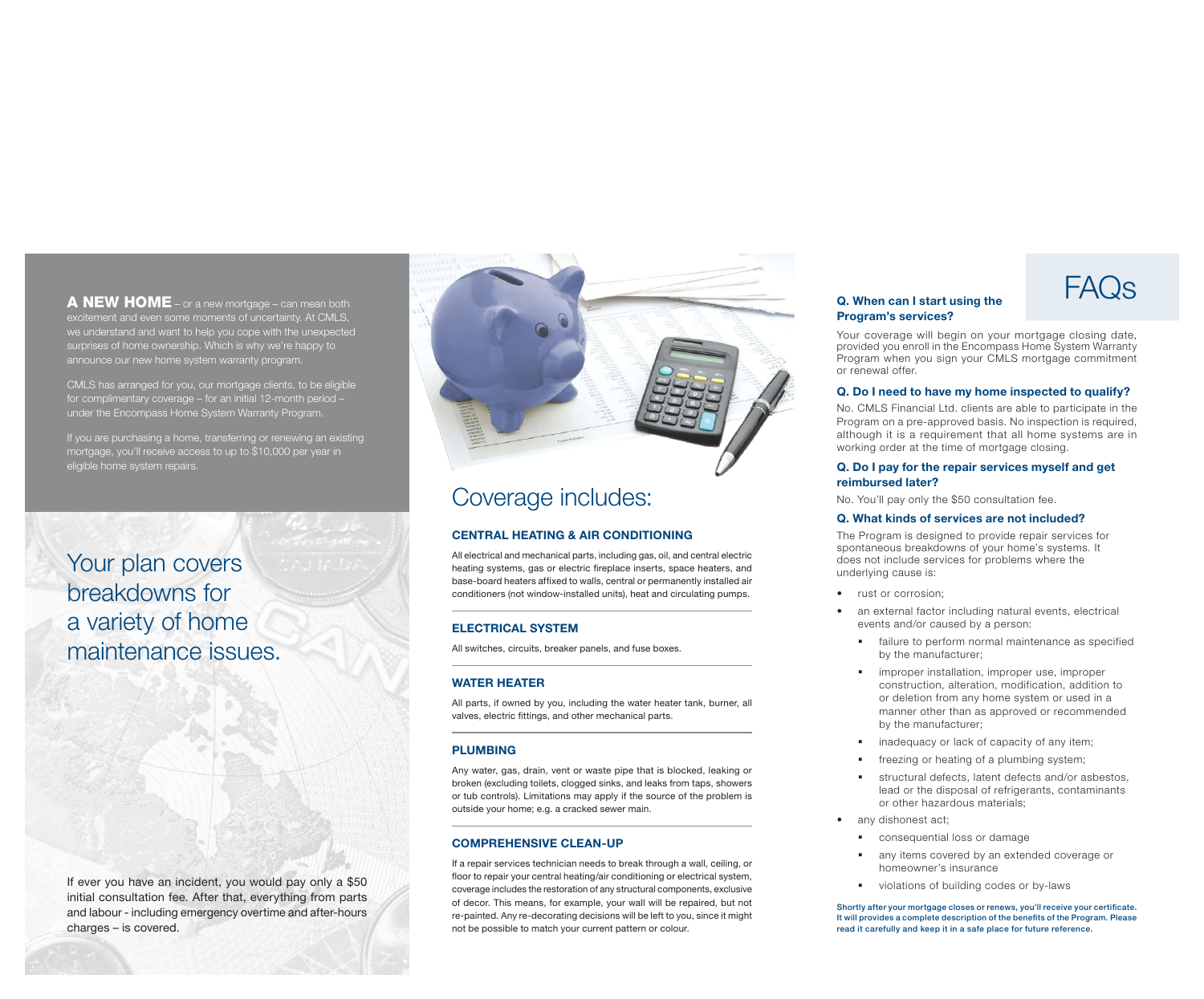

# **WARRANTY CERTIFICATE**

**(Applicable in the provinces and territories of Manitoba, Ontario, Quebec, New Brunswick, Nova Scotia, Newfoundland and Labrador, Prince Edward Island, Northwest Territories and Nunavut)** 

# **The Encompass Home System Warranty Program (the "Program")**





# **The Program is provided by: Aviva Warranty Services Inc.** (the "**Provider**")

10 Aviva Way, Suite 100 Markham, Ontario L6G 0G1

We are pleased to confirm Your participation in the Encompass Home System Warranty Program. We hope You enjoy some extra peace of mind, knowing that Your central heating and air conditioning, core plumbing system, electrical system and more are now protected. This contract with the Provider tells You everything You need to know about all the services available and how to access them. Please read it carefully and feel free to call **1 (866) 217-5993** if You have any questions.

| 1 (866) 217-5993 if You have any questions.                                                                                                                                                                                                                                                                            |                                                                                                                                                                                                       |                                                                                                                                                                                                                                                                                                                                                |                                                                                                                                                                                                                                                                                                                                                                                                                                                                                             |  |
|------------------------------------------------------------------------------------------------------------------------------------------------------------------------------------------------------------------------------------------------------------------------------------------------------------------------|-------------------------------------------------------------------------------------------------------------------------------------------------------------------------------------------------------|------------------------------------------------------------------------------------------------------------------------------------------------------------------------------------------------------------------------------------------------------------------------------------------------------------------------------------------------|---------------------------------------------------------------------------------------------------------------------------------------------------------------------------------------------------------------------------------------------------------------------------------------------------------------------------------------------------------------------------------------------------------------------------------------------------------------------------------------------|--|
| Name(s)                                                                                                                                                                                                                                                                                                                |                                                                                                                                                                                                       |                                                                                                                                                                                                                                                                                                                                                |                                                                                                                                                                                                                                                                                                                                                                                                                                                                                             |  |
| <b>Property Address</b>                                                                                                                                                                                                                                                                                                |                                                                                                                                                                                                       |                                                                                                                                                                                                                                                                                                                                                |                                                                                                                                                                                                                                                                                                                                                                                                                                                                                             |  |
| Coverage Start Date                                                                                                                                                                                                                                                                                                    |                                                                                                                                                                                                       |                                                                                                                                                                                                                                                                                                                                                |                                                                                                                                                                                                                                                                                                                                                                                                                                                                                             |  |
| <b>Complimentary Period End Date</b>                                                                                                                                                                                                                                                                                   |                                                                                                                                                                                                       |                                                                                                                                                                                                                                                                                                                                                |                                                                                                                                                                                                                                                                                                                                                                                                                                                                                             |  |
| Program Fee                                                                                                                                                                                                                                                                                                            | During the Complimentary Period: Program fee is compliments of CMLS Financial Limited, thereafter You pay a fee of<br>\$17.69 per month, plus applicable taxes.                                       |                                                                                                                                                                                                                                                                                                                                                |                                                                                                                                                                                                                                                                                                                                                                                                                                                                                             |  |
|                                                                                                                                                                                                                                                                                                                        | You will receive a reminder notice at least 45 days before the Complimentary Period ends. Simply follow the instructions<br>in the notice if You do not wish to continue to participate at that time. |                                                                                                                                                                                                                                                                                                                                                |                                                                                                                                                                                                                                                                                                                                                                                                                                                                                             |  |
| Coverage                                                                                                                                                                                                                                                                                                               | Aggregate annual limit: \$10,000 (Incl. taxes)                                                                                                                                                        |                                                                                                                                                                                                                                                                                                                                                | Consultation fee: \$50 per occurrence                                                                                                                                                                                                                                                                                                                                                                                                                                                       |  |
| <b>DEFINITIONS</b><br>А.                                                                                                                                                                                                                                                                                               |                                                                                                                                                                                                       |                                                                                                                                                                                                                                                                                                                                                | mportant Information: This certificate is in excess of all other sources from which You may benefit including insurance, other coverages or refunds. All liability<br>imits stated herein include applicable taxes. Words and phrases beginning with upper case letters have special meanings as defined in section [A] Definitions.<br>program fee of \$17.69 (plus any applicable taxes) is payable and due at the<br>same time as Your mortgage payments. This program fee is subject to |  |
| Coverage Start Date" means the closing date of an Eligible CMLS<br>Mortgage, as shown above.<br>Complimentary Period" means the period of time starting on the<br>Coverage Start Date and ending on the Complimentary Period end date,<br>as shown above.<br>Eligible CMLS Mortgage" means a new mortgage held by CMLS |                                                                                                                                                                                                       | change but We will provide You with advance written notice. If You select a<br>mortgage payment frequency other than monthly, the program fee collected<br>with each mortgage payment will be adjusted accordingly. CMLS will collect<br>Your program fees, as part of Your regular payments, and remit them to the<br>program on Your behalf. |                                                                                                                                                                                                                                                                                                                                                                                                                                                                                             |  |
| Financial Limited ("CMLS") on a Canadian Home as long as it is not (i) a<br>residential dwelling where more than 50% of the dwelling's square footage                                                                                                                                                                  |                                                                                                                                                                                                       |                                                                                                                                                                                                                                                                                                                                                | At least 45 days prior to the date on which CMLS will begin to collect Your<br>program fees, You will be sent a written notice by mail, reminding You of                                                                                                                                                                                                                                                                                                                                    |  |

# **A. DEFINITIONS**

"Eligible CMLS Mortgage" means a new mortgage held by CMLS Financial Limited ("CMLS") on a Canadian Home as long as it is not (i) a residential dwelling where more than 50% of the dwelling's square footage is used for business purposes, or (ii) any property located in a province where a regulatory authority or legislation prevents the Program from being

offered.<br>"**Home**" means the residential dwelling which You own that is [i] a house with no more than two distinct living units, that share common heating, air conditioning, electrical or plumbing systems ("**House**") or [ii] a residential condominium unit as defined and limited by Your condominium corporation ("**Condominium**") but excludes any and all condominium common

elements and/or where the Condominium corporation is responsible for the Home System.

"We" means Encompass Home Service Corp. ("**Encompass**"), and/ or the Provider. Please note that Encompass may appoint a new provider at any

"You" and "Your" means a customer of CMLS with an Eligible CMLS Mortgage as at the mortgage closing date and who has consented to participate in the program.

# **B. PAYMENT OF PROGRAM FEES**

Coverage during the Complimentary Period is provided at no cost to You, compliments of CMLS. This no-cost benefit is available only once, and does not renew on any changes in mortgage terms. Thereafter, a monthly At least 45 days prior to the date on which CMLS will begin to collect Your program fees, You will be sent a written notice by mail, reminding You of the addition of the program fee to Your mortgage payment amount. If You wish, You may cancel Your membership in the program at that, or any other time by notifying CMLS in writing. **You are under absolutely no obligation to continue Your coverage beyond the Complimentary Period.** 

# **C. WHEN COVERAGE BEGINS AND ENDS**

Coverage begins on Your Coverage Start Date and continues until the earliest of the following events:

- 1. You pay off or transfer Your mortgage to another lender; or
- 2. CMLS receives Your written request to cancel coverage; or
- 3. CMLS is not able to collect Your monthly program fee along with Your regular mortgage payment and it becomes more than 60 days past due; or
- 4. The Program is terminated, of which You will be given advance written notice.

### **D. SERVICES PROVIDED**

This certificate provides You with Program Services. "**Program Services**" are those services required to repair the systems and components of Your Home, unless otherwise specified (the "**Home Systems**"). Program Services will only be provided to restore the Home Systems described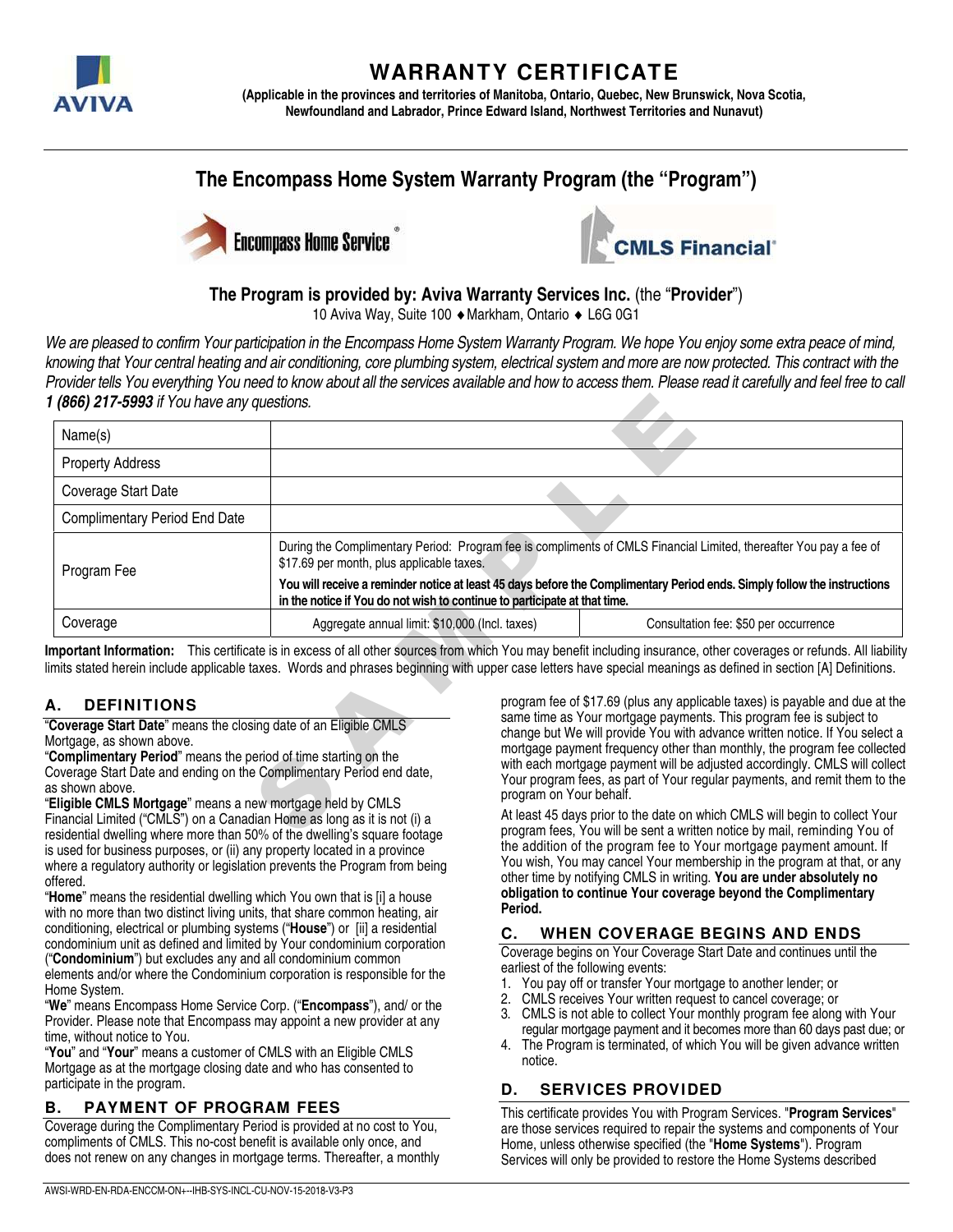below to operational use. Cosmetic or superficial damage to Home Systems is not covered. We will provide all components, materials, and labour to repair the Home System only when an unforeseen spontaneous breakdown has occurred. Both parts and labour are included, as well as the cost of any necessary after-hours Program Services in the case of an emergency.

The Provider will arrange for the services of a fully qualified contractor, technician, or repair person (the "**Repair Services Technician**"). When any Program Services are provided, You must pay an initial consultation fee of \$50 to the Repair Services Technician, regardless of whether or not You ultimately require any Program Services. In the event the Repair Services Technician must make more than one (1) visit to repair such breakdown for that service call, only the initial \$50 consultation fee would apply. In the case of a request for Program Services involving more than one (1) of the four (4) Home Systems described in sub-sections 1 through 4 below, each sub-section is subject to a separate consultation fee. The applicable restrictions and limitations appear in Section D-6 and D-7.

#### **1. CENTRAL HEATING AND AIR CONDITIONING SYSTEM**  (if owned by You)

- a) If applicable, We cover all parts of centralized systems as well as: i. Any air conditioners that are permanently installed for Your
	- House, but this excludes portable units such as window-installed units;
	- ii. All floor, ceiling, or window heating units, including gas or electric fireplace inserts (excluding chimneys/ flues), and electric baseboard heaters and space heaters when affixed to walls;
	- iii. Heat pumps located within or outside Your House: evaporative coolers, compressors; control systems; heat recovery ventilation units, energy recovery ventilation units, oil storage tanks located within Your House.
	- iv. All exposed or accessible duct work pertaining to a central heating and/or a central air conditioning system.
- b) For a Condominium unit We cover all parts of the fan coil unit(s) permanently installed and located within the Condominium which provide and/or receive airflow or water flow through a central system for heating/cooling purposes and/or that are stand alone electric builtin units. This excludes portable units such as window-installed units.

#### **2. ELECTRICAL SYSTEM**

We cover all electrical switches, electrical receptacles, electrical circuits (including repair of electrical short circuits), internal circuit breaker panels, breakers and fuse boxes, and for Your House We include coverage in or on a building on Your premises.

**3. WATER HEATER AND WATER SOFTENER** (if owned by You) If applicable, We cover all gas control valves, bypass valves, control valves, air check valves; thermostats; heating elements; burner and pilot assemblies; burner blower motors and blower wheels; pumps; injection and piston assembly; fuel units; static discs; air tubes; nozzles and nozzle lines; line filters and strainers; impellers; ignition wires; electrodes; terminals and transformers; pressure and temperature relief valves; thermo couplers; resin and brine tanks; drain cocks; fuel pipe and fittings; and water heater tank.

### **4. CORE PLUMBING SYSTEM**

We cover any internal blockage, leak or breakage of water, gas, drain, vent or waste piping and fittings.

**Important Notes:** For a House core plumbing only includes the following external repairs: [i] Program Services for septic drain field piping, except when it is behind or encased in concrete it is limited to \$500 and [ii] Program Services for a cracked sewer main is limited to \$2,500. For a House and Condominium core plumbing excludes sump and well pumps, lead drain lines/pipes and/or any polybutylene piping, often referred to as "POLY" pipe including Kitec plumbing or similar and services required to eradicate clogged sink drains and leaks from taps, faucets, shower or tub controls, toilets or toilet component parts.

#### **5. ANCILLARY REPAIRS**

If, as a result of performing Program Services described in subsections 1 or 2 above, the Repair Services Technician must break through any wall, floor or ceiling, the Provider will arrange for additional Program Services, valued up to \$500, to restore the affected wall, floor or ceiling to a rough finish. Decorating services (e.g. in respect of paint, wallpaper, trim, etc.) are not included in the Program.

### **6. RESTRICTIONS AND SERVICES NOT INCLUDED**

We do not provide coverage for Home Systems for which warranty coverage is in effect by a manufacturer and/or by any provincial homeowner protection act or similar legislation. This program does not cover losses, damages or Program Services arising directly or indirectly from:

- a) any causes or occurrences that are external to the House except as specifically included under Home Systems including natural events (such as weather, earthquake, tree roots), electrical events and/or caused by a person;
- b) loss or damage that originated from sources outside Your Condominium unit or which are the responsibility of the condominium corporation;
- c) loss or damage to other building units or common areas in the building which originated from Your Condominium or loss or damage which originated from common areas and/or shared systems in multiple-unit dwellings and/or for Home Systems where the Condominium corporation is responsible for the Home System;
- d) improper construction methods or construction materials or by structural defects or any other structural problems;
- e) other than the normal use of a Home System including uses that are contrary to those uses stated by the manufacturer and/or failure to provide proper maintenance, as specified by the manufacturer;
- f) any cause that could be covered by what is commonly known as "extended coverage" or homeowner's insurance;
- g) the inadequacy or lack of capacity of any Home System or component or part thereof, or improper installation of equipment, or design deficiencies;
- h) alteration, modification, addition to or deletion from any Home System or a component or part thereof;
- i) any violations of building codes, by-laws or other laws including any upgrade work or service required to meet building code or to conform to by-laws or other laws;
- j) consequential loss or damage, including as a result of delays;<br>k) any dishonest act;
- any dishonest act;
- l) freezing or heating of a plumbing system;
- m) rust or corrosion; and
- n) latent defects and/or asbestos, lead or the disposal of refrigerants or contaminants or other hazardous materials or an unsafe condition.

#### **7. MAXIMUM PROGRAM SERVICE LIMITS**

table units such as window-installed<br>
any cause that could be covered by<br>
intimeneys flues), and electric<br>
be indequalizy of lack of capacity<br>
intimeneys flues), and electric<br>
to redstring of the indequalizy of lack of cap If the cost of any repair exceeds the cost of replacement with materials of like kind and quality, size, capacity or functionality, then the part, component or system may be replaced rather than repaired. In the event repairs cannot be carried out because the necessary part(s) are either no longer manufactured or no longer available, then Program Services end. The maximum value of all Program Services provided by the Program is a total of \$10,000 in any 12-month period.

# **E. HOW TO ACCESS PROGRAM SERVICES**

Call anytime for 24-hour Program Service access.

**ENCOMPASS HOME SERVICE: 1-866-217-5993** 

Services must be arranged by the Provider and We are not liable for the cost of any services provided, except when supplied by a Repair Services Technician from the Provider. The Repair Services Technician will be dispatched in no more than 48 hours from the time You report a problem. In the event of a furnace or heating system malfunction during the months of November through March inclusive, Program Services will be initiated immediately. If You have a general enquiry that does not require the urgent assistance of the Provider:

- **email** helpme@encompasshomeservice.com
- **fax** 1-888-365-3466

#### **This Certificate is only valid if signed by an authorized representative of Aviva Warranty Services Inc.**

President Corporate Secretary ftore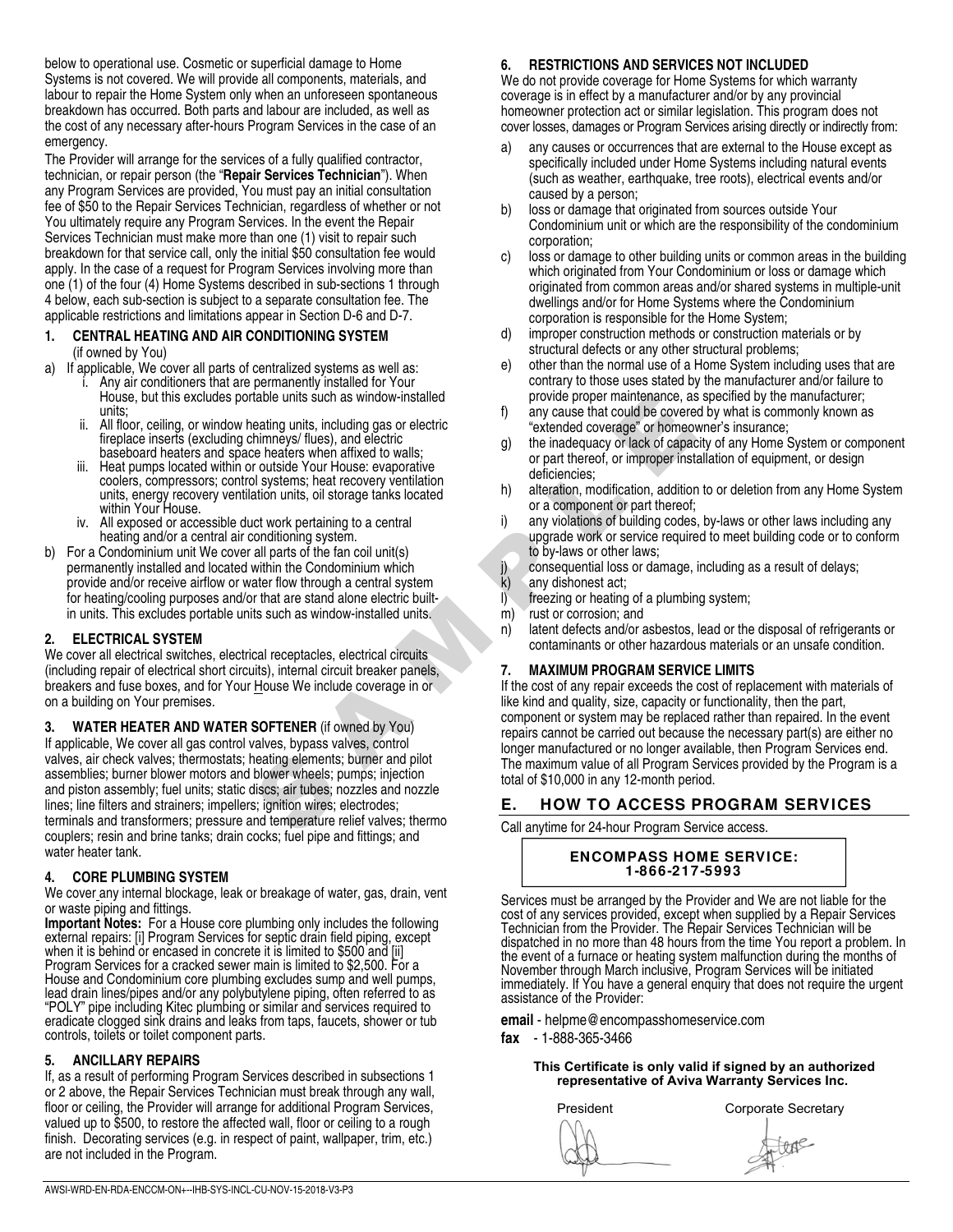

# **ENCOMPASSTM HOME SYSTEM BREAKDOWN PROGRAM**

**(Applicable to the provinces of British Columbia and Alberta)** 

# **DECLARATION**

**Underwritten by: Aviva Insurance Company of Canada ("Aviva")** 

10 Aviva Way, Suite 100 ♦ Markham, Ontario ♦ L6G 0G1

**Broker:** RDA Inc., 290 Rowntree Dairy Road, Woodbridge, Ontario L4L 9J7 ("**Broker**")

We are pleased to confirm Your participation in the Encompass Home System Breakdown Program. We hope You enjoy some extra peace of mind, knowing that Your central heating and air conditioning, interior plumbing system, interior electrical system and more are now protected. This Policy tells You everything You need to know about all the services available and how to access them.

#### **Please read this Policy carefully and call 1-866.217.5993 if You have any questions. For claims service call 1-866-217-5993.**

Words and phrases beginning with upper case letters have special meanings as defined in section [A] Definitions.

This Policy does not afford coverage for home systems, products or parts for which warranty coverage was issued as required by the British Columbia Homeowner Protection Act or the Alberta New Home Warranty Program.

Every action or proceeding against an insurer for the recovery of insurance money payable under the contract is absolutely barred unless commenced within the time set out in the Insurance Act. Applicable to Alberta and British Columbia risks **only**.

#### **THIS POLICY IS SUBJECT TO THE TERMS AND CONDITIONS SET FORTH ON ALL PAGES.**

#### **POLICY NUMBER:** (EN-mortgage number)

|                                            |                                                                                                                                                                                                                                                                                                         | commenced within the time set out in the Insurance Act. Applicable to Alberta and British Columbia risks only.                                                                     | - Tory addition of proceeding against an incarer for the receivery or incarative memory payable ander the contract is absolutely barroa amoco |  |
|--------------------------------------------|---------------------------------------------------------------------------------------------------------------------------------------------------------------------------------------------------------------------------------------------------------------------------------------------------------|------------------------------------------------------------------------------------------------------------------------------------------------------------------------------------|-----------------------------------------------------------------------------------------------------------------------------------------------|--|
|                                            |                                                                                                                                                                                                                                                                                                         | THIS POLICY IS SUBJECT TO THE TERMS AND CONDITIONS SET FORTH ON ALL PAGES.<br>Refer to all sections of this Policy, including the Limits of Liability and the Exclusions sections. |                                                                                                                                               |  |
| <b>POLICY NUMBER:</b> (EN-mortgage number) |                                                                                                                                                                                                                                                                                                         |                                                                                                                                                                                    |                                                                                                                                               |  |
| Name(s)                                    |                                                                                                                                                                                                                                                                                                         |                                                                                                                                                                                    |                                                                                                                                               |  |
| <b>Residential Property Address</b>        |                                                                                                                                                                                                                                                                                                         |                                                                                                                                                                                    |                                                                                                                                               |  |
| Effective Date* (dd/mm/year)               |                                                                                                                                                                                                                                                                                                         |                                                                                                                                                                                    |                                                                                                                                               |  |
| <b>Complimentary Period End Date</b>       |                                                                                                                                                                                                                                                                                                         |                                                                                                                                                                                    |                                                                                                                                               |  |
| <b>Expiry Date*</b>                        | Your Policy is continuous until (a) Your mortgage is paid off, transferred or expires (b) We terminate the Policy<br>in writing (c) CMLS is not able to collect Your monthly Premium along with Your regular mortgage payment and<br>it is more than 60 days past due, or (d) You terminate the Policy. |                                                                                                                                                                                    |                                                                                                                                               |  |
|                                            |                                                                                                                                                                                                                                                                                                         |                                                                                                                                                                                    | *The Policy Effective Date and Expiry Date take effect at 12:01 a.m. local time at the property address indicated above.                      |  |
| Coverage                                   |                                                                                                                                                                                                                                                                                                         | Aggregate limit: \$10,000 (including taxes)                                                                                                                                        | Deductible: \$50 per occurrence                                                                                                               |  |
| <b>Complimentary Coverage Period:</b>      |                                                                                                                                                                                                                                                                                                         | The first 12 months of coverage, compliments of CMLS Financial Limited.                                                                                                            |                                                                                                                                               |  |
| Premium                                    |                                                                                                                                                                                                                                                                                                         | \$17.69 per month (plus applicable taxes) after the Complimentary Period has ended.<br>the instructions in the notice if You do not wish to continue to participate at that time.  | You will receive a reminder notice at least 45 days before the Complimentary Period ends. Simply follow                                       |  |
|                                            |                                                                                                                                                                                                                                                                                                         |                                                                                                                                                                                    | THIS POLICY CONTAINS CLAUSES THAT MAY LIMIT THE AMOUNT PAYABLE.                                                                               |  |

# **THIS POLICY CONTAINS CLAUSES THAT MAY LIMIT THE AMOUNT PAYABLE.**

**This Policy is only valid if signed by an authorized representative of the Insurer.** 

**President & CEO** Corporate Secretary

# **IMPORTANT INFORMATION**

- You are under absolutely no obligation to continue Your coverage beyond the Complimentary Period.
- Repairs necessitated due to lack of maintenance of a Home System are not covered. Before repair of a Home System, You may be required to provide proof of maintenance.
- All liability limits stated herein include applicable taxes.
- This Policy is in excess of all other sources from which You may benefit including insurance, other coverages or refunds.
- Services must be arranged by Us and We are not liable for the cost of any services provided in Your home, except when supplied by a Repair Services Technician.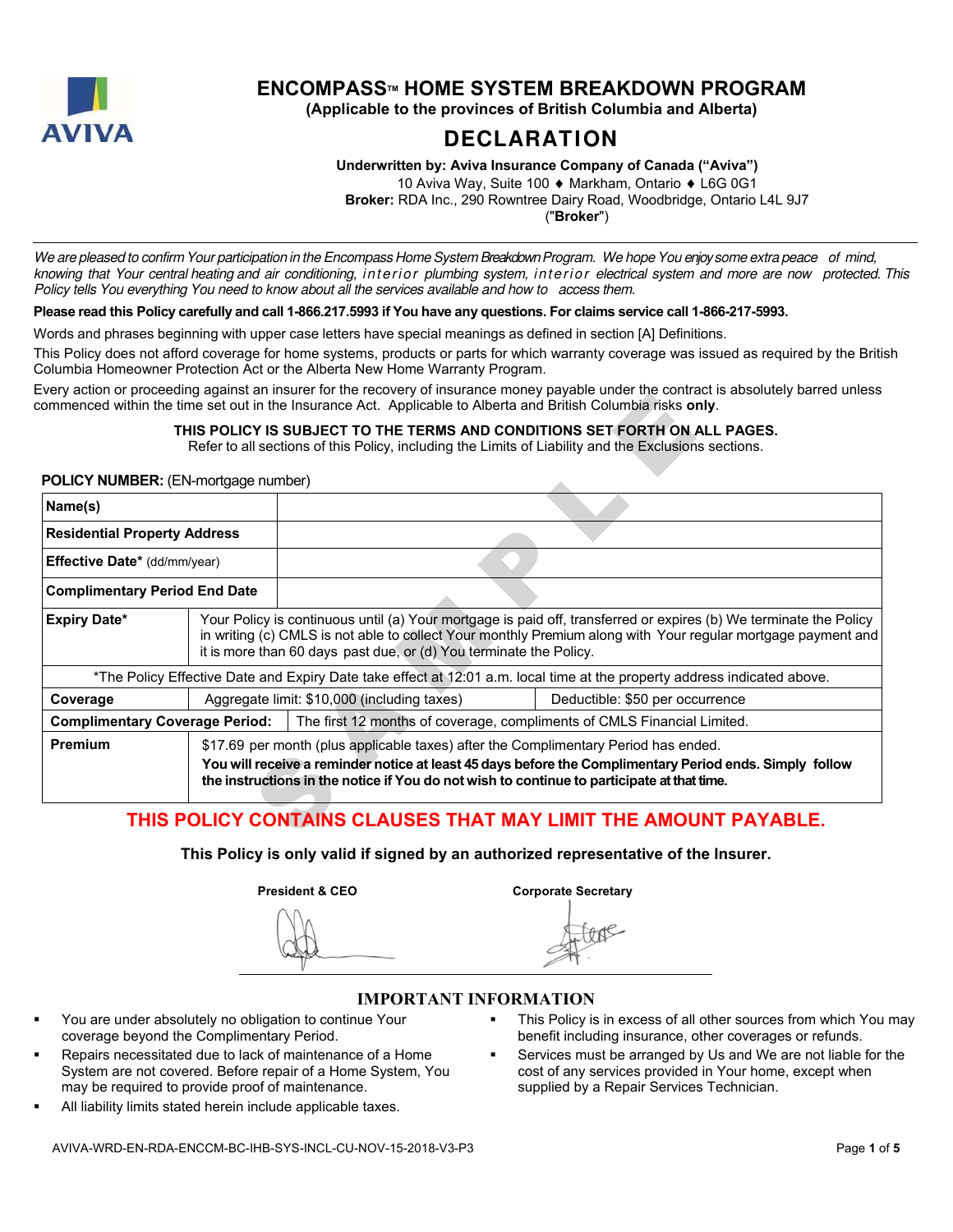#### **A. DEFINITIONS**

"**Complimentary Period**" means the period of time starting on the Effective Date and ending on the Complimentary Period end date, as shown in the declaration. "**Coverage Period**" means the period between the Effective Date and

the Expiry Date as shown in the declaration and continues until the earliest of the following events:

- a) You pay off or transfer Your mortgage to another lender; or
- b) You cancel Your coverage; or
- c) CMLS is not able to collect Your monthly Premium along with Your regular mortgage payment and it becomes more than sixty (60) days past due; or
- d) the Program is terminated, of which You will be given advance written notice.

"**Eligible CMLS Mortgage**" means a new mortgage held by CMLS Financial Limited ("**CMLS**") on a Canadian Home as long as it is not (i) a residential dwelling where more than 50% of the dwelling's square footage is used for business purposes, or (ii) any property located in a province where a regulatory authority or legislation<br>prevents the Program from being offered.

"Home" means the residential dwelling which You own that is [i] a house with no more than two distinct living units, that share common heating, air conditioning, electrical or plumbing systems ("**House**") or [ii] a residential condominium unit as defined and limited by Your condominium corporation ("**Condominium**") but excludes any and all condominium common elements and/or where the Condominium corporation is responsible for the Home System.

"Home System" means only one (1) of each residential home system, including the mechanical or electrical components and/or subassembly, as listed in this Policy under Section G, Covered Home<br>Systems.

Systems. "**Policy**" means this document issued to You evidencing coverage. "**Premium**" means the dollar amount, excluding applicable taxes, as

"Program Services" means those services required to repair the Home System(s) and their respective components as described and limited under this Policy.

"We", "Us" and "Our" means Aviva Insurance Company of Canada and all its assignees and representatives authorized to act on their

behalf. "**You**" and "**Your**" means a customer with an Eligible CMLS Mortgage who is/are the owner(s) of the Home as named in the declaration and who has elected to participate in the Program.

### **B. PAYMENT OF PREMIUMS**

The Complimentary Period as stated in Your declaration is provided to at no cost to You, compliments of CMLS. This complimentary free period is available only once while You have a mortgage with CMLS and does not renew on any changes in mortgage terms. Thereafter, the monthly Program Premium of \$17.69 (plus any applicable taxes) falls due at the same time as Your mortgage payments. If You select a mortgage payment frequency other than monthly, the Program Premium collected with each mortgage payment will be adjusted accordingly.

CMLS will collect Your Premiums, as part of Your regular mortgage payments, and they will be remitted to Us on Your behalf.

At least forty-five (45) days prior to the date on which CMLS will begin to collect Your Premiums, You will be sent a written notice by mail, reminding You of the addition of the Premium to Your mortgage payment amount. If You wish, You may cancel Your Policy at that, or any other time by notifying the Broker in writing.

#### **C. INSURING AGREEMENT**

In consideration of the payment of Premium and subject to all the terms, conditions limitations and exclusions of this Policy, We agree to provide coverage as stipulated herein.

The Encompass System Breakdown Program covers You for the repair of Your Home System(s).

This Policy is non-transferrable.

### **D. ELIGIBILITY**

This Policy applies to only one (1) Canadian Home. During the Coverage Period, We will repair or replace Home Systems in accordance with the terms and conditions of this Policy provided they are properly installed for technical diagnosis throughout the Coverage Period.

#### **E. LIMITS OF LIABILITY**

Our liability is limited to an amount of up to ten thousand dollars (\$10,000) for Home Systems in any consecutive twelve (12) month period starting from the Effective Date.

We reserve the right to select any materials and parts to be used in the repair or replacement and to determine whether to repair or replace any covered parts and to not use certain manufacturers and/or their components.

If the cost of any repair exceeds the cost of replacement with materials of like kind and quality, size, capacity or functionality, then at our sole discretion the part, component or Home System may be replaced rather than repaired. In the event that repairs cannot be carried out because the necessary part(s) are either no longer manufactured or no longer available, then Our liability will be limited to the greater of five hundred dollars (\$500), or the manufacturer's last known list price for those parts.

#### **Policy Sub-limits**

We will pay only up to the maximum amounts stated below per each consecutive twelve (12) month period during the Coverage Period:

- a. We pay up to a maximum of five hundred dollars (\$500) to return the access opening to a rough finish condition for access and diagnoses through unobstructed walls, ceilings or floors or if the plumbing (including septic fields or piping), ductwork or heating Home System is fully or partially concrete-encased.
- b. We will pay up to a maximum of twenty-five hundred dollars (\$2,500) to repair or replace a cracked sewer main on Your property and for which You are responsible.

#### **F. DEDUCTIBLE AND SERVICE CALL CHARGE**

Find which You own that is [i] a<br>
limited to the greater of five hundred triving units, that share common manufacture's last known list price for<br>
triving units, that share common manufacture's last known list price for<br>
o Your deductible is indicated in the declaration. We will arrange for the services of a fully qualified contractor, technician, or repairperson (the "**Repair Services Technician**"). When any Program Services are provided, You must pay the deductible to the Repair Services Technician, regardless of whether or not You ultimately require any Program Services. In the event the Repair Services Technician must make more than one visit to repair such breakdown for that service call, only the initial deductible would apply. In the case of a request for Program Services involving more than one of the four Home Systems described in sub-sections 1 through 4 below, each sub-section is subject to a separate deductible.

### **G. COVERED HOME SYSTEMS**

We cover You only for those Home System components described below in order to restore the Home System described to operational use. Cosmetic or superficial damage to Home Systems is not covered. We will provide all components, materials, and labor to repair the Home System only when an unforeseen spontaneous breakdown has occurred. Both parts and labour are included, as well as the cost of any necessary after hours Program Services in the case of an emergency. In the event Your furnace or heating system malfunctions during the months of November through March inclusive, repairs will be initiated on an urgency basis.

- **1. CENTRAL HEATING AND AIR CONDITIONING SYSTEM** (if owned by You)
	- a) If applicable, We cover all parts of centralized systems as well as:
		- i. Any air conditioners that are permanently installed in Your House, but this excludes portable units such as window-installed units;
		- ii. All floor, ceiling, or window heating units, including gas or electric fireplace inserts (excluding chimneys/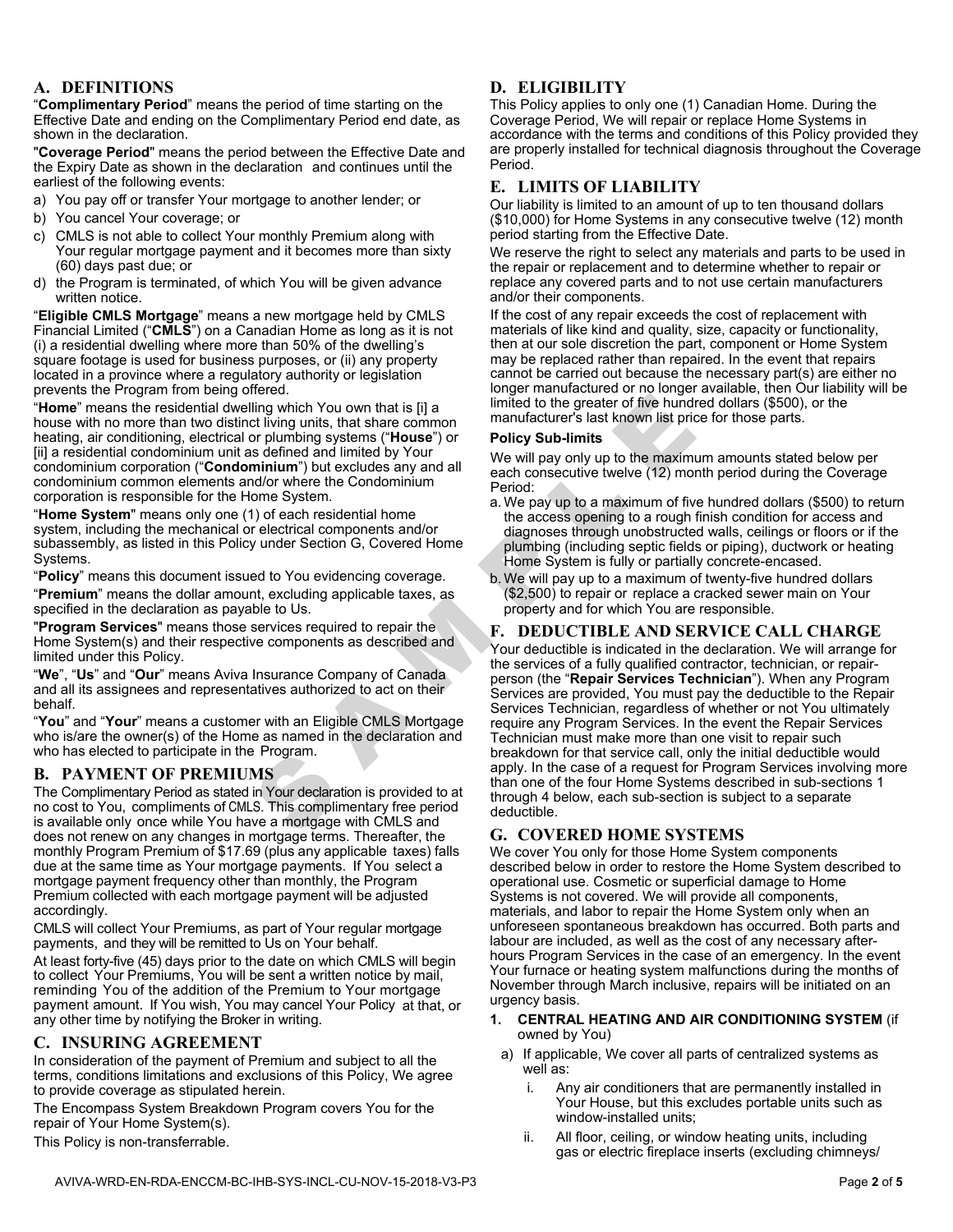flues/ remote controls), and electric baseboard heaters and space heaters when affixed to walls;

- iii. Heat pumps located within or outside Your House: evaporative coolers, compressors; control systems; heat recovery ventilation units, energy recovery ventilation units, oil storage tanks located within Your House.
- iv. All exposed or accessible duct work pertaining to a central heating and/or a central air conditioning system.
- b) For a Condominium unit, We cover all parts of the fan coil unit(s) permanently installed and located within the Condominium which provide and/or receive airflow or water flow through a central system for heating/cooling purposes and/or that are stand alone electric built-in units. This excludes portable units such as window-installed units.

#### **2. ELECTRICAL SYSTEM**

We cover all electrical switches, electrical receptacles, electrical circuits (including repair of electrical short circuits), internal circuit breaker panels, breakers and fuse boxes, and for Your House We include coverage in or on a building on Your premises.

#### **3. WATER HEATER AND WATER SOFTENER (if owned by You)**

If applicable, We cover all gas control valves, bypass valves, control valves, air check valves; thermostats; heating elements; burner and pilot assemblies; burner blower motors and blower wheels; pumps; injection and piston assembly; fuel units; static discs; air tubes; nozzles and nozzle lines; line filters and strainers; impellers; ignition wires; electrodes; terminals and transformers; pressure and temperature relief valves; thermo couplers; resin and brine tanks; drain cocks; fuel pipe and fittings; and water heater tank.

#### **4. CORE PLUMBING SYSTEM**

We cover any internal blockage, leak or breakage of water, gas, drain, vent or waste piping and fittings.

**Important Note:** For a House core plumbing only includes the following external repairs: [i] Program Services for septic drain field piping, except when it is behind or encased in concrete it is limited to \$500 and [ii] Program Services for a cracked sewer main is limited to \$2,500. For a House and Condominium core plumbing excludes sump and well pumps, lead drain lines/pipes and/or any polybutylene piping, often referred to as "POLY" pipe including Kitec plumbing or similar and services required to eradicate clogged sink drains and leaks from taps, faucets, shower or tub controls, toilets or toilet component parts.

#### **H. EXCLUSIONS**

We do not provide coverage for Home Systems for which coverage is in effect by a manufacturer and/or by any provincial homeowner protection act or similar legislation.

This Policy does not cover losses or damages arising directly or indirectly from:

- a) any causes or occurrences that are external to the House except as specifically included under Home Systems including natural events (such as weather, earthquake, tree roots), electrical events and/ or caused by a person.
- b) loss or damage that originated from sources outside Your Condominium unit or which are the responsibility of the condominium corporation.
- c) loss or damage to other condominium units or common areas in the building which originated from Your Condominium or loss or damage originated from common areas and/.or shared systems in multiple-unit dwellings and/or for Home Systems where the Condominium corporation is responsible for the Home System.
- d) improper construction methods or construction materials or by structural defects or any other structural problems in the home.
- e) other than the normal use of a Home System including uses that are contrary to those uses stated by the manufacturer and/or failure to provide proper maintenance, as specified by the manufacturer.
- f) any cause that could be covered by a third party, including a manufacturer, contractor, builder, installer, insurer or repair warranty, including extended coverage and/or homeowner's insurance.
- g) the inadequacy or lack of capacity of any Home System or component or part thereof, or improper installation of equipment, or design deficiencies.
- h) any alteration, modification, addition to or deletion from any Home System or a component or part thereof.
- any violations of building codes, by-laws or other laws including any upgrade work or service required to meet building code or to conform to by-laws or other laws.
- j) any consequential loss or damage, including as a result of delays.
- k) any dishonest act.
- l) freezing or heating of a plumbing system.
- m) rust or corrosion.
- n) latent defects and/or asbestos, lead or the disposal of refrigerants or contaminants or other hazardous materials or an unsafe condition.
- o) clogged sink drains and leaks from taps, faucets/fixtures, shower or tub controls, septic tanks, saunas or steam rooms, toilets or toilet component parts, and/or perimeter drains, lead drain lines/pipes and/or any polybutylene piping, often referred to as "POLY" pipe including Kitec plumbing or similar.

#### **I. STATUTORY CONDITIONS**

All of the conditions set out under the title Statutory Conditions apply with respect to all of the perils insured under this Policy except as these Conditions may be modified, improved or supplemented by the provisions of this Policy.

#### **J. PROGRAM CHANGES**

We reserve the right to change the Premium. We reserve the right to change, at any time, any of the terms and conditions of this Policy. You will be notified in writing 45 days in advance of any changes to the coverage or Premium.

### **STATUTORY CONDITIONS**

**ER SOFTENER (if owned by**<br>
to tub controls, septic tanks, sau<br>
tol valves, bypass valves,<br>
the component parts, and the component parts, and the proper motors and blower<br>
motors and blower<br>
motors and blower<br>
inters and The conditions set forth in this section shall be deemed to be part of every contract in force in British Columbia and Alberta and shall be printed in English or French in every policy with the heading "Statutory Conditions" or "Conditions légales", as may be appropriate, and no variation or omission of or addition to any statutory condition is binding on the Insured. All of the conditions set out under the title Statutory Conditions apply with respect to all of the perils insured under this policy except as these Conditions may be modified or supplemented by the provisions of the said policy or by forms or endorsements which may be attached.

#### **Misrepresentation**

1. If a person applying for insurance falsely describes the property to the prejudice of the Insurer, or misrepresents or fraudulently omits to communicate any circumstance that is material to be made known to the insurer in order to enable it to judge of the risk to be undertaken, the contract is void as to any property in relation to which the misrepresentation or omission is material.

#### **Property of Others**

- 2. The Insurer is not liable for loss or damage to property owned by a person other than the Insured, unless
	- (a) otherwise specifically in the contract, or
	- (b) the interest of the insured in that property is stated in the contract.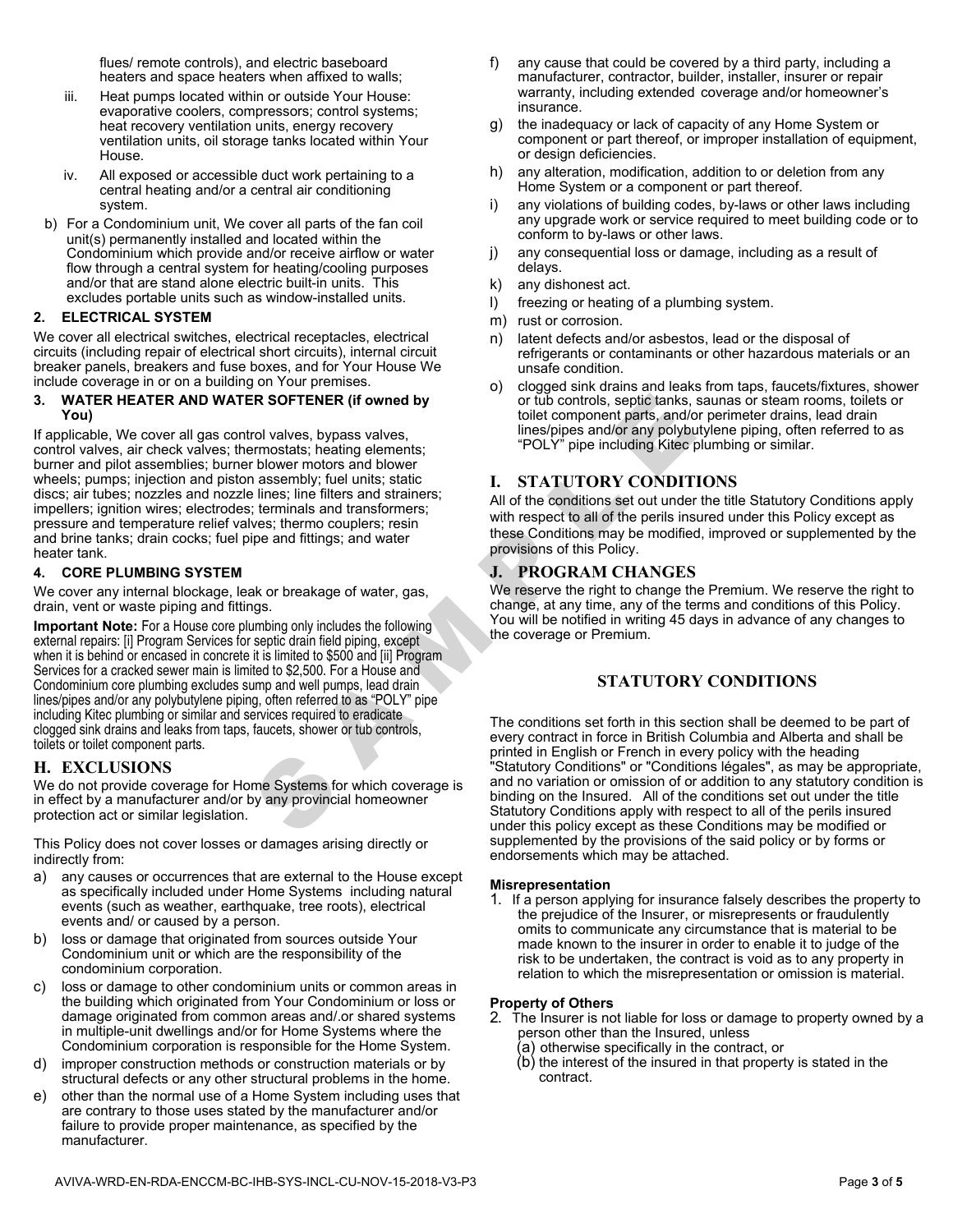#### **Change of Interest**

3. The Insurer is liable for loss or damage occurring after an authorized assignment under the Bankruptcy and Insolvency Act (Canada) or change of title by succession, by operation of law, or by death.

#### **Material Change**

4.

- (1) The insured must promptly give notice in writing to the insurer or its agent of a change that is
	- (a) Material to the risk, and
	- (b) Within the control and knowledge of the insured
- (2) If an insurer or its agent is not properly notified of a change under subparagraph (1) of this condition, the contract is void as to the part affected by the change.
- (3) If an insurer or its agent is notified of a change under subparagraph (1) of this condition, the insurer may
	- (a) terminate the contract in accordance with Statutory Condition 5 or
	- (b) notify the insured in writing that, if the insured desires the contract to continue in force, the insured must, within 15 days after receipt of the notice, pay the insurer an additional premium specified in the notice.
- (4) If the insured fails to pay an additional premium when required to do so under subparagraph (3)(b) of this condition, the contract is terminated at that time and Statutory Condition 5(2)(a) applies in respect of the unearned portion of the premium.

#### **Termination of Insurance**

- 5.
- (1) This contract may be terminated:
	- (a) by the Insurer giving to the Insured 15 days' notice of termination by registered mail or 5 days' written notice of termination personally delivered, or
	- (b) by the Insured at any time on request.
- (2) If the contract is terminated by the insurer,
	- (a) the insurer must refund the excess of premium actually paid by the insured over the prorated premium for the expired time, but in no event, shall the prorated premium for the expired time be less than any minimum retained premium specified in the contract; and
	- (b) the refund must accompany the notice unless the premium is subject to adjustment or determination as to amount, in which case the refund must be made as soon as practicable.
- (3) If the contract is terminated by the insured, the insurer must refund as soon as practicable the excess of the premium actually paid by the insured over the short rate premium for the expired time specified in the contract, but in no event may the short rate premium for the expired time be ed to be less than any minimum retained premium specified in the contract.
- (4) The 15 day period referred to in subparagraph (1)(a) of this condition starts to run on the day the registered letter or notification of it is delivered to the insured's postal address.

#### **Requirements After Loss**

6.

- (1) On the happening of any loss or damage to insured property, the insured must, if the loss or damage is covered by the contract, in addition to observing the requirements of conditions 9,
	- (a) immediately give notice in writing to the insurer;
	- (b) deliver as soon as practicable to the insurer a proof of loss in respect of loss or damage to the insured property verified by a statutory declaration:
		- (i) giving a complete inventory of that property and showing in detail quantities, cost of that property and particulars of amount of loss claimed,
		- (ii) stating when and how the loss occurred, and if caused by fire or explosion due to ignition, how the fire or explosion originated, so far as the insured knows or believes,
		- (iii) stating that the loss did not occur through any willful act or neglect or the procurement, means or connivance of the insured,
- (iv) showing the amount of other insurances and the names of other insurers,
- (v) showing the interest of the insured and of all others in the property with particulars of all liens, encumbrances and other charges upon the property,
- (vi) showing any changes in title, use, occupation, location, possession or exposures of the property since the contract was issued, and,
- (vii) stating the place where the insured property was at the time of loss,
- (c) if required by the insurer, give a complete inventory of undamaged property showing in detail quantities, cost of that property, and
- (d) if required by the insurer and if practicable,
	- produce books of account and inventory lists, (ii) furnish invoices and other vouchers verified by statutory declaration, and
	- (iii) furnish a copy of the written portion of any other contract;
- (2) The evidence given, produced or furnished under subparagraph and of this condition must not be considered proofs of loss within the meaning of Statutory Conditions 12 and 13.

#### **Fraud**

7. Any fraud or willfully false statement in a statutory declaration in relation to the particulars required under Statutory Condition 6 invalidates the claim of the person making the declaration.

#### **Who May Give Notice and Proof**

- 8. Notice of loss under Statuary Conditions 6 (1)(a) may be given and proof of loss Statuary Conditions 6 (1)(b) may be made
	- (a) by the agent of the Insured
		- (i) the insured is absent or unable to give notice or make proof, and
		- (ii) the absence or inability is satisfactorily accounted for, or
	- (b) by a person to whom any part of the insurance money is payable, if the insured refuses to do so, or in the circumstances described in clause of this condition.

#### **Salvage**   $\mathsf q$

- Solutional premium when required to the principal of stationary conduction.<br>
Solution: The contract is a May fraud or willfully false statement<br>
throw Condition 5(2)(a) applies in the metal or of the pernium.<br>
The premium (1) In the event of any loss or damage to insured property, the insured must take all reasonable steps to prevent further loss or damage to that property and to prevent loss or damage to other property insured under the contract, including, if necessary, removing the property to prevent loss or damage or further loss or to the property.
	- (2) The insurer shall contribute on a prorated basis towards any reasonable and proper expenses in connection with steps taken by the insured under sub-condition of this condition.

#### **Entry, Control, Abandonment**

10. After loss or damage to insured property, the insurer has

- (a) an immediate right of access and entry by accredited representatives sufficient to enable them to survey and examine the property, and to make an estimate of the loss or damage, and,
- (b) after the insured has secured the property, a further right of access and entry by accredited representatives sufficient to enable them appraise or estimate the loss or damage, but
	- i. without the insured's consent, the insurer is not entitled to the control or possession of the insured property, and
	- ii. without the insurer's consent, there can be no abandonment to it of insured property.

# **In Case of Disagreement**

11.

(1) In the event of disagreement as to the value of the property insured, the value of the property saved the nature and extent of the repairs or replacements required or , if made, their adequacy, or the amount of the loss or damage, those questions must be determined using the applicable dispute resolution process set out in the Insurance Act whether or not the insured's right to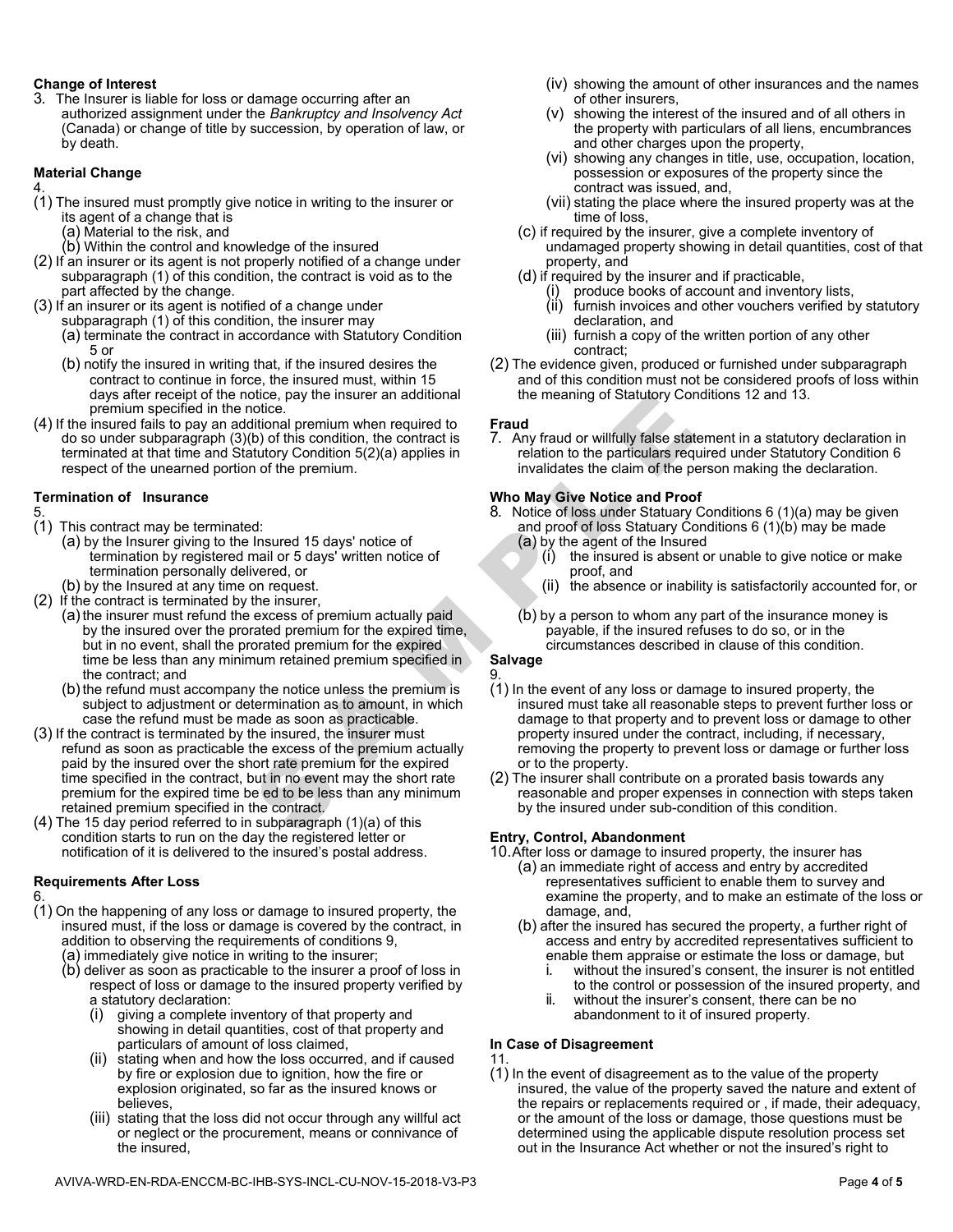recover under the contract is disputed, and independently of all other questions.

- (2) There is no right to a dispute resolution process under this condition until
	- (a) a specific demand is made for it in in writing, and
	- (b) the proof of loss has been delivered to the insure.

#### **When Loss Payable**

12.

Unless the contract provides for a shorter period, the loss is payable within 60 days after the proof of loss is completed in accordance with the Statutory Condition 6 and delivered to the insurer.

#### **Repair or Replacement**

13.

- (1) Unless a dispute resolution process has been initiated, the insurer, instead of making payment, may repair, rebuild, or replace the insured property lost or damaged, on giving written notice of its intention to do so within 30 days after receiving the proof of loss.
- (2) if the insurer gives notice under subparagraph of this condition. The insurer must begin to repair, rebuild, or replace the property within 45 days after receiving the proof of loss and must proceed with all due diligence to complete the work within a reasonable time.

#### **Notice**

14.

(1) Written notice to the insurer may be delivered at, or sent by registered mail to, the chief agency or head office of the insurer in the province.

Written notice to the insured may be personally delivered at, or sent by registered mail addressed to, the insured's last known address as provided to the insure by the insured.

# **HOW TO ACCESS PROGRAM SERVICES**

Call anytime for 24-hour Program Service access.



State the work within a reasonable<br>
State the work within a reasonable<br>
thency or head office of the insurer<br>
the insured's last known address as<br>
A<br>
M SERVICES<br>
Service access.<br>
Service access.<br>
Service access.<br>
Service a Services must be arranged by Us and We are not liable for the cost of any services provided, except when supplied by a Repair Services Technician.

The Repair Services Technician will be dispatched in no more than 48 hours from the time You report a problem. In the event of a furnace or heating system malfunction during the months of November through March inclusive, Program Services will be initiated immediately.

If You have a general enquiry contact:

email - helpme@encompasshomeservice.com fax - 1-888-365-3466

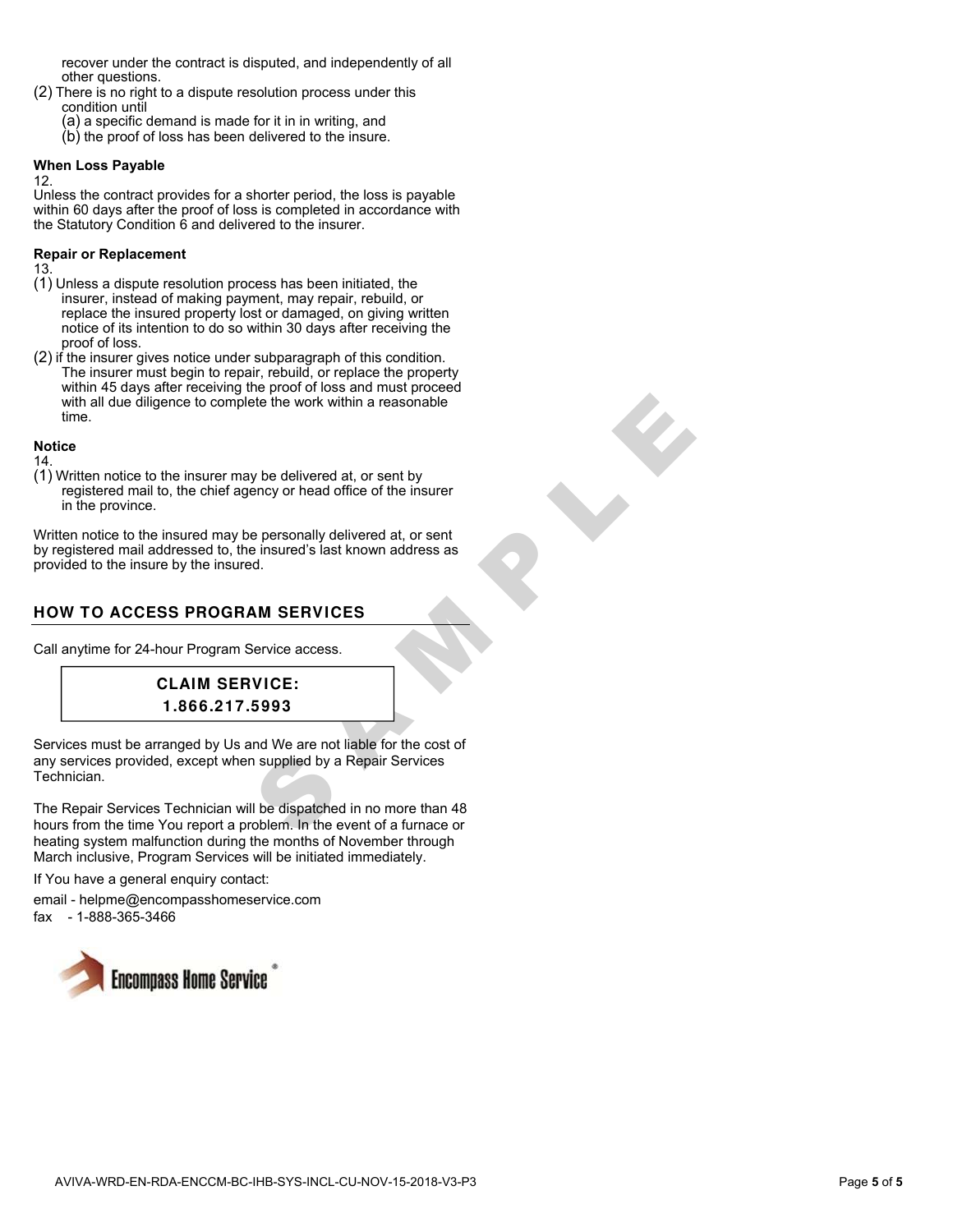

# **ENCOMPASSTM HOME SYSTEM BREAKDOWN PROGRAM**

**(Applicable to the province of Saskatchewan)** 

# **DECLARATION**

**Underwritten by: Aviva Insurance Company of Canada ("Aviva")** 

10 Aviva Way, Suite 100 ♦ Markham, Ontario ♦ L6G 0G1

**Broker:** RDA Inc., 290 Rowntree Dairy Road, Woodbridge, Ontario L4L 9J7 ("**Broke r**")

We are pleased to confirm Your participation in the Encompass Home System Breakdown Program. We hope You enjoy some extra peace of mind, knowing that Your central heating and air conditioning, interior plumbing system, interior electrical system and more are now protected. This Policy tells You everything You need to know about all the services available and how to access them.

**Please read this Policy carefully and call 1 (866) 217.5993 if You have any questions. For claims service call 1 (866) 217.5993.** 

Words and phrases beginning with upper case letters have special meanings as defined in section [A] Definitions.

Every action or proceeding against an insurer for the recovery of insurance money payable under the contract is absolutely barred unless commenced within the time set out in the Insurance Act.

#### **THIS POLICY IS SUBJECT TO THE TERMS AND CONDITIONS SET FORTH ON ALL PAGES.**

#### **POLICY NUMBER:** (EN-mortgage number)

| <b>POLICY NUMBER:</b> (EN-mortgage number) |                                                                                                                                                                                                                                                                                                         |                                                                                                                                                                               |                                                                                                                          |  |
|--------------------------------------------|---------------------------------------------------------------------------------------------------------------------------------------------------------------------------------------------------------------------------------------------------------------------------------------------------------|-------------------------------------------------------------------------------------------------------------------------------------------------------------------------------|--------------------------------------------------------------------------------------------------------------------------|--|
| Name(s)                                    |                                                                                                                                                                                                                                                                                                         |                                                                                                                                                                               |                                                                                                                          |  |
| <b>Residential Property Address</b>        |                                                                                                                                                                                                                                                                                                         |                                                                                                                                                                               |                                                                                                                          |  |
| <b>Effective Date*</b> (dd/mm/year)        |                                                                                                                                                                                                                                                                                                         |                                                                                                                                                                               |                                                                                                                          |  |
| <b>Complimentary Period End Date</b>       |                                                                                                                                                                                                                                                                                                         |                                                                                                                                                                               |                                                                                                                          |  |
| <b>Expiry Date*</b>                        | Your Policy is continuous until (a) Your mortgage is paid off, transferred or expires (b) We terminate the Policy in<br>writing (c) CMLS is not able to collect Your monthly Premium along with Your regular mortgage payment and it is<br>more than 60 days past due, or (d) You terminate the Policy. |                                                                                                                                                                               |                                                                                                                          |  |
|                                            |                                                                                                                                                                                                                                                                                                         |                                                                                                                                                                               | *The Policy Effective Date and Expiry Date take effect at 12:01 a.m. local time at the property address indicated above. |  |
| Coverage                                   |                                                                                                                                                                                                                                                                                                         | Aggregate limit: \$10,000 (including taxes)<br>Deductible: \$50 per occurrence                                                                                                |                                                                                                                          |  |
| <b>Complimentary Coverage Period:</b>      |                                                                                                                                                                                                                                                                                                         |                                                                                                                                                                               | The first 12 months of coverage, compliments of CMLS Financial Limited.                                                  |  |
| Premium                                    |                                                                                                                                                                                                                                                                                                         | \$17.69 per month (plus applicable taxes) after the Complimentary Period has ended.<br>instructions in the notice if You do not wish to continue to participate at that time. | You will receive a reminder notice at least 45 days before the Complimentary Period ends. Simply follow the              |  |

# **THIS POLICY CONTAINS CLAUSES THAT MAY LIMIT THE AMOUNT PAYABLE.**

**This Policy is only valid if signed by an authorized representative of the Insurer.** 

**President & CEO** Corporate Secretary

# **IMPORTANT INFORMATION**

- You are under absolutely no obligation to continue Your coverage beyond the Complimentary Period.
- Repairs necessitated due to lack of maintenance of a Home System are not covered. Before repair of a Home System, You may be required to provide proof of maintenance.
- All liability limits stated herein include applicable taxes.
- This Policy is in excess of all other sources from which You may benefit including insurance, other coverages or refunds.
- Services must be arranged by Us and We are not liable for the cost of any services provided in Your home, except when supplied by a Repair Services Technician.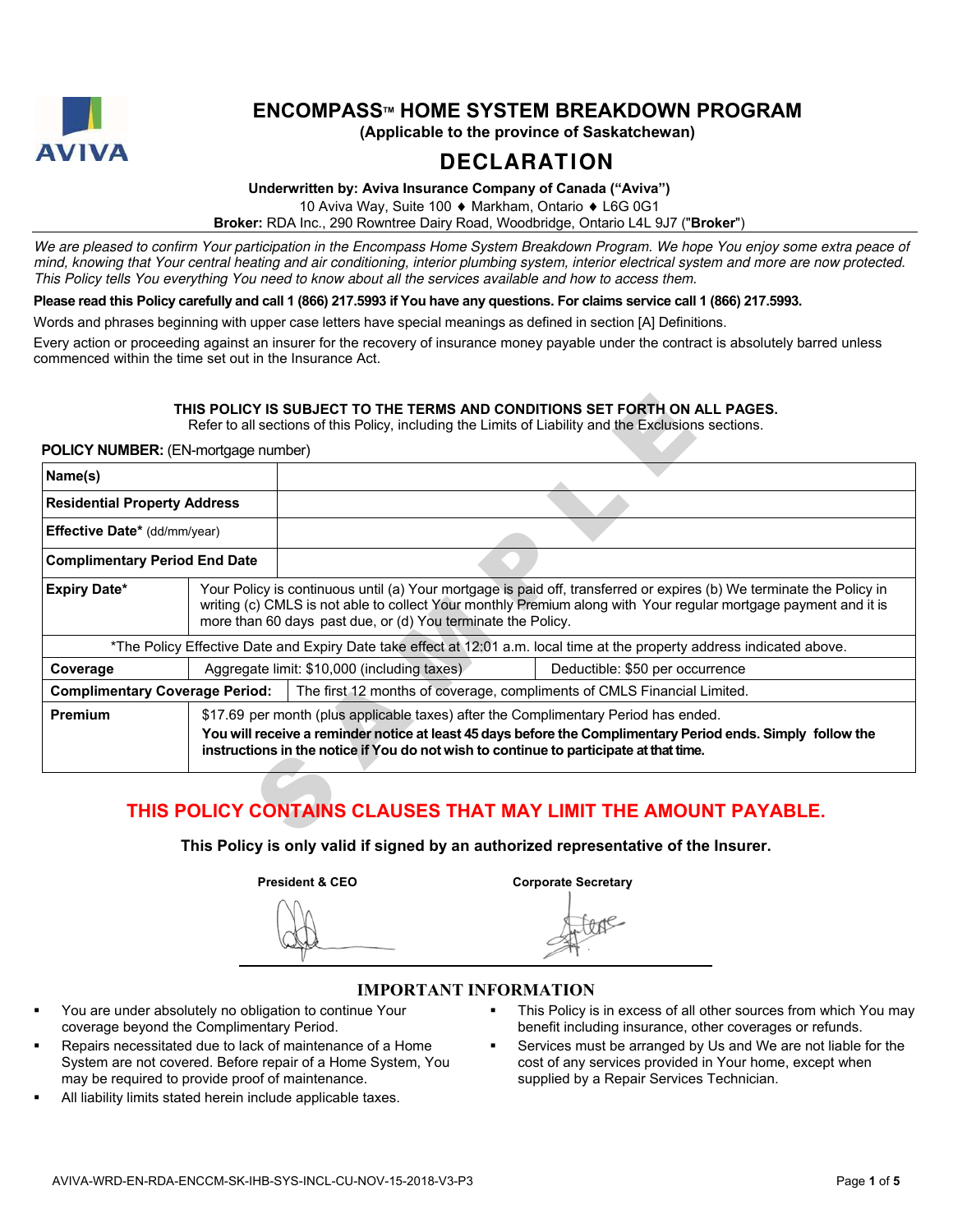### **A. DEFINITIONS**

"**Complimentary Period**" means the period of time starting on the Effective Date and ending on the Complimentary Period end date, as shown in the declaration.<br>"**Coverage Period**" means the period between the Effective Date and

the Expiry Date as shown in the declaration and continues until the earliest of the following events:

- a) You pay off or transfer Your mortgage to another lender; or
- b) You cancel Your coverage; or
- c) CMLS is not able to collect Your monthly Premium along with Your regular mortgage payment and it becomes more than sixty (60) days past due; or
- d) the Program is terminated, of which You will be given advance written notice.

"**Eligible CMLS Mortgage**" means a new mortgage held by CMLS Financial Limited ("**CMLS**") on a Canadian Home as long as it is not (i) a residential dwelling where more than 50% of the dwelling's square footage is used for business purposes, or (ii) any property located in a province where a regulatory authority or legislation prevents the Program from being offered. "**Home**" means the residential dwelling which You own that is [i] a

house with no more than two distinct living units, that share common heating, air conditioning, electrical or plumbing systems ("**House**") or [ii] a residential condominium unit as defined and limited by Your condominium corporation ("**Condominium**") but excludes any and all condominium common elements and/or where the Condominium corporation is responsible for the Home System. "**Home System**" means only one (1) of each residential home

system, including the mechanical or electrical components and/or subassembly, as listed in this Policy under Section G, Covered Home

Systems. "**Policy**" means this document issued to You evidencing coverage. "**Premium**" means the dollar amount, excluding applicable taxes, as specified in the declaration as payable to Us. "**Program Services**" means those services required to repair the

Home System(s) and their respective components as described and limited under this Policy. "**We**", "**Us**" and "**Our**" means Aviva Insurance Company of Canada

and all its assignees and representatives authorized to act on their

behalf. "**You**" and "**Your**" means a customer with an Eligible CMLS Mortgage who is/are the owner(s) of the Home as named in the declaration and who has elected to participate in the Program.

#### **B. PAYMENT OF PREMIUMS**

The Complimentary Period as stated in Your declaration is provided at no cost to You, compliments of CMLS. This complimentary free period is available only once while You have a mortgage with CMLS, and does not renew on any changes in mortgage terms. Thereafter, the monthly Program Premium of \$17.69 (plus any applicable taxes) falls due at the same time as Your mortgage payments. If You select a mortgage payment frequency other than monthly, the Program Premium collected with each mortgage payment will be adjusted accordingly.

CMLS will collect Your Premiums, as part of Your regular mortgage payments, and they will be remitted to Us on Your behalf.

At least forty-five (45) days prior to the date on which CMLS will begin to collect Your Premiums, You will be sent a written notice by mail, reminding You of the addition of the Premium to Your mortgage payment amount. If You wish, You may cancel Your Policy at that, or any other time by notifying the Broker in writing.

#### **C. INSURING AGREEMENT**

In consideration of the payment of Premium and subject to all the terms, conditions limitations and exclusions of this Policy, We agree to provide coverage as stipulated herein.

The Encompass System Breakdown Program covers You for the repair of Your Home System(s).

This Policy is non-transferrable.

#### **D. ELIGIBILITY**

This Policy applies to only one (1) Canadian Home. During the Coverage Period, We will repair or replace Home Systems in accordance with the terms and conditions of this Policy provided they are properly installed for technical diagnosis throughout the Coverage Period.

#### **E. LIMITS OF LIABILITY**

Our liability is limited to an amount of up to ten thousand dollars (\$10,000) for Home Systems in any consecutive twelve (12) month period starting from the Effective Date.

We reserve the right to select any materials and parts to be used in the repair or replacement and to determine whether to repair or replace any covered parts and to not use certain manufacturers and/or their components.

ably with the search of the search of the search of the search in the theorem.<br>
Important the search of the search in the search of the search of the search in the search of the search in the repair or replace any or propu If the cost of any repair exceeds the cost of replacement with materials of like kind and quality, size, capacity or functionality, then at our sole discretion the part, component or Home System may be replaced rather than repaired. In the event that repairs cannot be carried out because the necessary part(s) are either no longer manufactured or no longer available, then Our liability will be limited to the greater of five hundred dollars (\$500), or the manufacturer's last known list price for those parts.

#### **Policy Sub-limits**

We will pay only up to the maximum amounts stated below per each consecutive twelve (12) month period during the Coverage Period:

- a. We pay up to a maximum of five hundred dollars (\$500) to return the access opening to a rough finish condition for access and diagnoses through unobstructed walls, ceilings or floors or if the plumbing (including septic fields or piping), ductwork or heating Home System is fully or partially concrete-encased.
- b. We will pay up to a maximum of twenty-five hundred dollars (\$2,500) to repair or replace a cracked sewer main on Your property and for which You are responsible.

# **F. DEDUCTIBLE AND SERVICE CALL CHARGE**

Your deductible is indicated in the declaration. We will arrange for the services of a fully qualified contractor, technician, or repairperson (the "**Repair Services Technician**"). When any Program Services are provided, You must pay the deductible to the Repair Services Technician, regardless of whether or not You ultimately require any Program Services. In the event the Repair Services Technician must make more than one visit to repair such breakdown for that service call, only the initial deductible would apply. In the case of a request for Program Services involving more than one of the four Home Systems described in sub-sections 1 through 4 below, each sub-section is subject to a separate deductible.

### **G. COVERED HOME SYSTEMS**

We cover You only for those Home System components described below in order to restore the Home System described to operational use. Cosmetic or superficial damage to Home Systems is not covered. We will provide all components, materials, and labor to repair the Home System only when an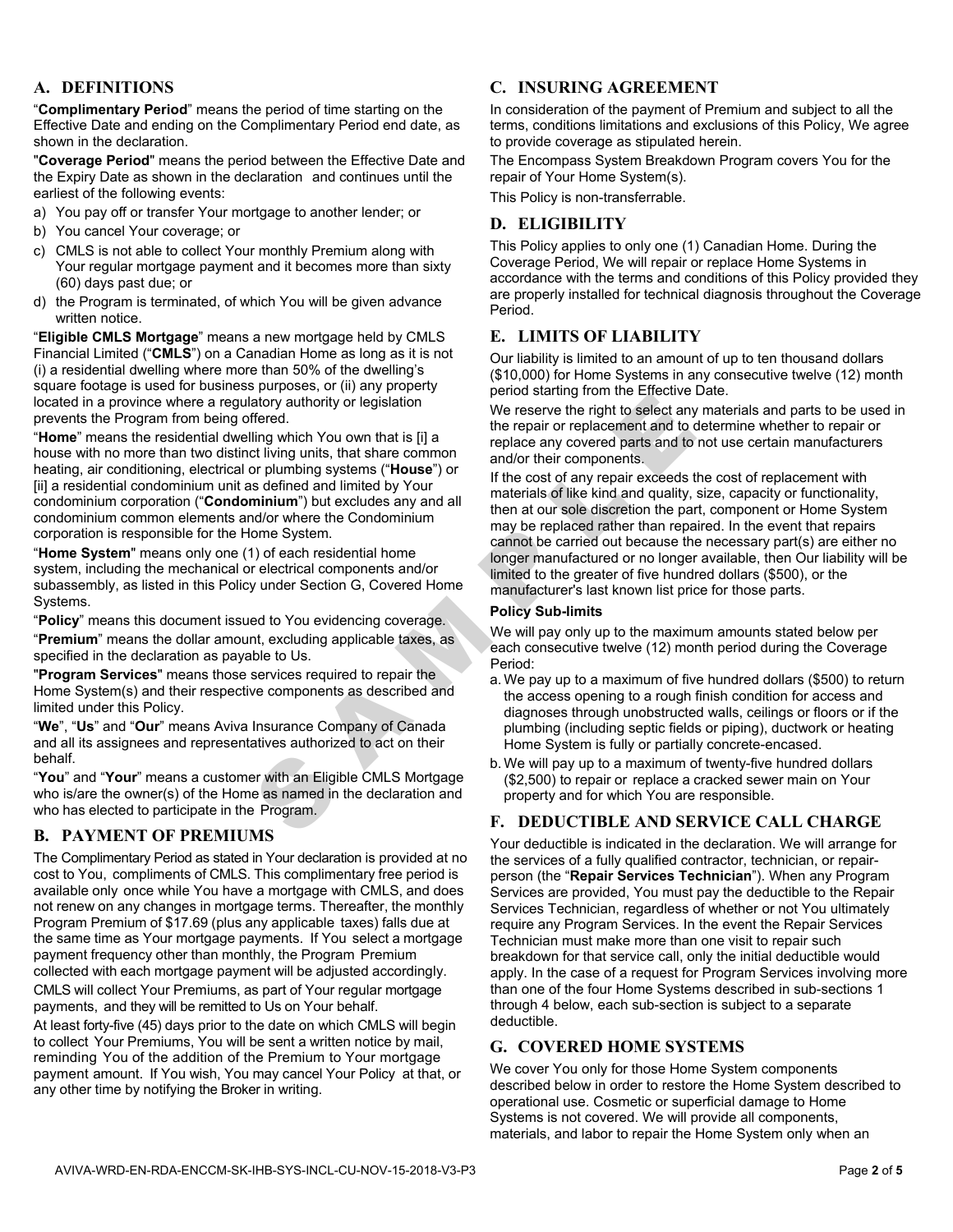unforeseen spontaneous breakdown has occurred. Both parts and labour are included, as well as the cost of any necessary after hours Program Services in the case of an emergency. In the event Your furnace or heating system malfunctions during the months of November through March inclusive, repairs will be initiated on an urgency basis.

#### 1. **CENTRAL HEATING AND AIR CONDITIONING SYSTEM**  (if owned by You)

- a) If applicable, We cover all parts of centralized systems as well as:
	- i. Any air conditioners that are permanently installed in Your House, but this excludes portable units such as window-installed units;
	- ii. All floor, ceiling, or window heating units, including gas or electric fireplace inserts (excluding chimneys/ flues/ remote controls), and electric baseboard heaters and space heaters when affixed to walls;
	- iii. Heat pumps located within or outside Your House: evaporative coolers, compressors; control systems; heat recovery ventilation units, energy recovery ventilation units, oil storage tanks located within Your House.
	- iv. All exposed or accessible duct work pertaining to a central heating and/or a central air conditioning system.
- b) For a Condominium unit, We cover all parts of the fan coil unit(s) permanently installed and located within the Condominium which provide and/or receive airflow or water flow through a central system for heating/cooling purposes and/or that are stand alone electric built-in units. This excludes portable units such as window-installed units.

#### **2. ELECTRICAL SYSTEM**

We cover all electrical switches, electrical receptacles, electrical circuits (including repair of electrical short circuits), internal circuit breaker panels, breakers and fuse boxes, and for Your House We include coverage in or on a building on Your premises.

#### **3. WATER HEATER AND WATER SOFTENER**

(if owned by You)

duct work pertaining to a<br>
educt work pertaining to a<br>
ware all parts of the fan coil unit(s)<br>
ware all parts of the fan coil unit(s)<br>
ware all parts of the fan coil unit(s)<br>
ware flow through a central incomplement of the If applicable, We cover all gas control valves, bypass valves, control valves, air check valves; thermostats; heating elements; burner and pilot assemblies; burner blower motors and blower wheels; pumps; injection and piston assembly; fuel units; static discs; air tubes; nozzles and nozzle lines; line filters and strainers; impellers; ignition wires; electrodes; terminals and transformers; pressure and temperature relief valves; thermo couplers; resin and brine tanks; drain cocks; fuel pipe and fittings; and water heater tank.

#### **4. CORE PLUMBING SYSTEM**

We cover any internal blockage, leak or breakage of water, gas, drain, vent or waste piping and fittings.

**Important Note:** For a House core plumbing only includes the following external repairs: [i] Program Services for septic drain field piping, except when it is behind or encased in concrete it is limited to \$500 and [ii] Program Services for a cracked sewer main is limited to \$2,500. For a House and Condominium core plumbing excludes sump and well pumps, lead drain lines/pipes and/or any polybutylene piping, often referred to as "POLY" pipe including Kitec plumbing or similar and services required to eradicate clogged sink drains and leaks from taps, faucets, shower or tub controls, toilets or toilet component parts.

### **H. EXCLUSIONS**

We do not provide coverage for Home Systems for which coverage is in effect by a manufacturer and/or by any provincial homeowner protection act or similar legislation.

This Policy does not cover losses or damages arising directly or indirectly from:

- a) any causes or occurrences that are external to the House except as specifically included under Home Systems including natural events (such as weather, earthquake, tree roots), electrical events and/ or caused by a person.
- b) loss or damage that originated from sources outside Your Condominium unit or which are the responsibility of the condominium corporation.
- c) loss or damage to other condominium units or common areas in the building which originated from Your Condominium or loss or damage originated from common areas and/.or shared systems in multiple-unit dwellings and/or for Home Systems where the Condominium corporation is responsible for the Home System.
- d) improper construction methods or construction materials or by structural defects or any other structural problems in the home.
- e) other than the normal use of a Home System including uses that are contrary to those uses stated by the manufacturer and/or failure to provide proper maintenance, as specified by the manufacturer.
- f) any cause that could be covered by a third party, including a manufacturer, contractor, builder, installer, insurer or repair warranty, including extended coverage and/or homeowner's insurance.
- g) the inadequacy or lack of capacity of any Home System or component or part thereof, or improper installation of equipment, or design deficiencies.
- h) any alteration, modification, addition to or deletion from any Home System or a component or part thereof.
- i) any violations of building codes, by-laws or other laws including any upgrade work or service required to meet building code or to conform to by-laws or other laws.
- j) any consequential loss or damage, including as a result of delays.
- k) any dishonest act.
- l) freezing or heating of a plumbing system.
- m) rust or corrosion.
- n) latent defects and/or asbestos, lead or the disposal of refrigerants or contaminants or other hazardous materials or an unsafe condition.
- o) clogged sink drains and leaks from taps, faucets/fixtures, shower or tub controls, septic tanks, saunas or steam rooms, toilets or toilet component parts, and/or perimeter drains, lead drain lines/pipes and/or any polybutylene piping, often referred to as "POLY" pipe including Kitec plumbing or similar.

### **I. STATUTORY CONDITIONS**

All of the conditions set out under the title Statutory Conditions apply with respect to all of the perils insured under this Policy except as these Conditions may be modified, improved or supplemented by the provisions of this Policy.

### **J. PROGRAM CHANGES**

We reserve the right to change the Premium. We reserve the right to change, at any time, any of the terms and conditions of this Policy. You will be notified in writing 45 days in advance of any changes to the coverage or Premium.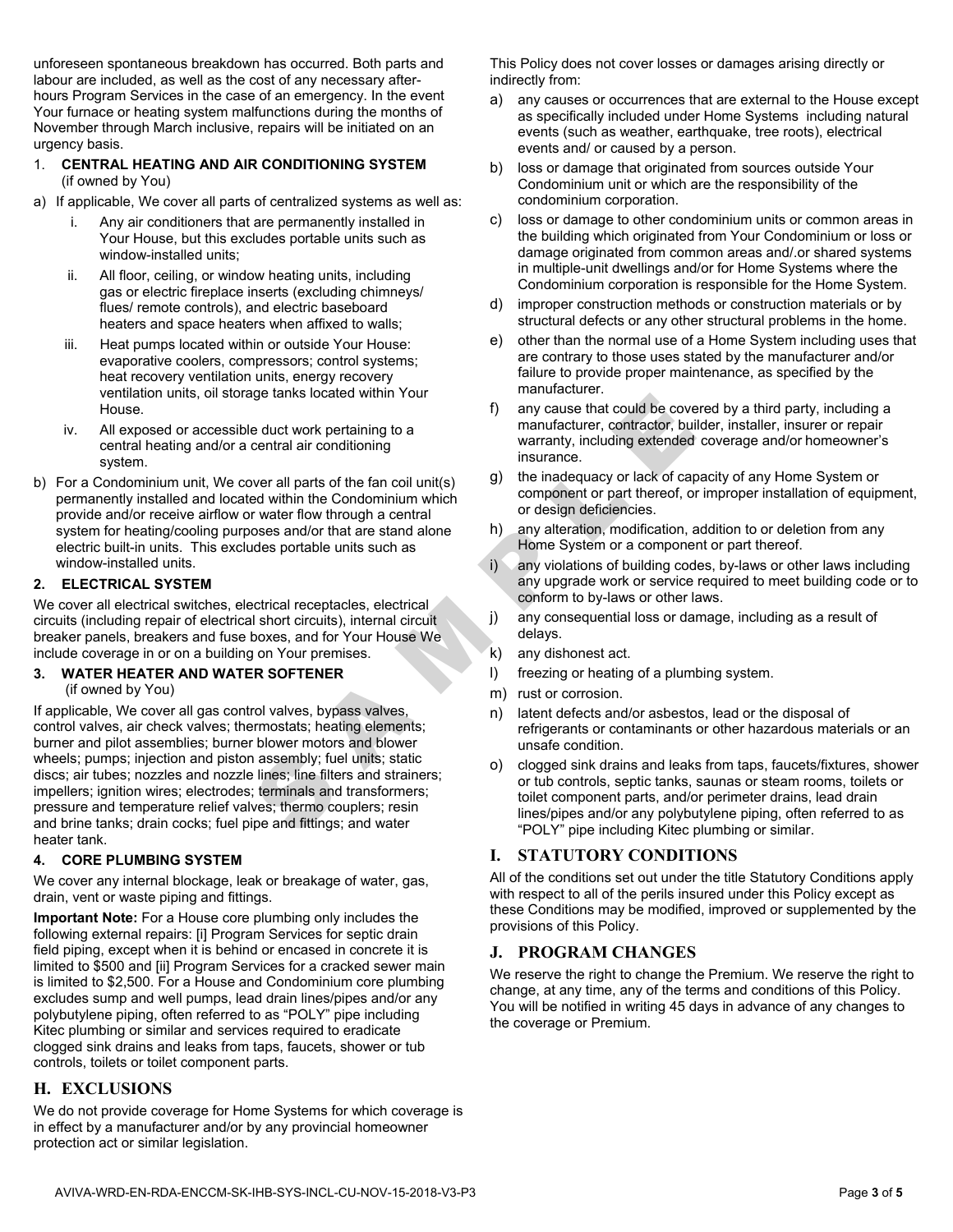### **STATUTORY CONDITIONS**

The conditions set forth in this section shall be deemed to be part of every contract in force in Saskatchewan and shall be printed in English or French in every policy with the heading "Statutory Conditions" or "Conditions légales", as may be appropriate, and no variation or omission of or addition to any statutory condition is binding on the Insured.

#### **Misrepresentation**

**1** If any person applying for insurance falsely describes the property to the prejudice of the insurer, or misrepresents or fraudulently omits to communicate any circumstance which is material to be made known to the insurer in order to enable it to judge of the risk to be undertaken, the contract shall be void as to any property in relation to which the misrepresentation or omission is material.

**Property of others**<br>**2** Unless otherwise specifically stated in the contract, the insurer is not liable for loss or damage to property owned by any person other than the insured, unless the interest of the insured therein is stated in the contract.

**Change of interest 3** The insurer shall be liable for loss or damage occurring after an authorized assignment pursuant to the Bankruptcy and Insolvency Act (Canada) or change of title by succession, by operation of law, or by death.

# **Material change**<br>**4** Any cha

and the interest of the insured occurring after<br>
loss claimed;<br>
(ii) stating when and the caused by fire or explosion origin<br>
and to the Bankruptcy and<br>
(ii) stating when and the caused by fire or explosion origin<br>
and the **4** Any change material to the risk and within the control and knowledge of the insured shall avoid the contract as to the part affected thereby, unless the change is promptly notified in writing to the insurer or its local agent; and the insurer when so notified may return the unearned portion, if any, of the premium paid and cancel the contract, or may notify the insured in writing that, if he desires the contract to continue in force, he must, within 15 days of the receipt of the notice, pay to the insurer an additional premium; and in default of such payment the contract shall no longer be in force and the insurer shall return the unearned portion, if any, of the premium paid.

**Termination of contract**<br>**5**(1) This contract may be terminated:

(a) by the insurer giving to the insured 15 days' notice of termination by registered mail, or five days' written notice of termination personally delivered; (b) by the insured at any time on request.

#### (2) Where this contract is terminated by the insurer:

(a) the insurer shall refund the excess of premium actually paid by the insured over the pro rata premium for the expired time, but in no event, shall the pro rata premium for the expired time be deemed to be less than any minimum retained premium specified; and

(b) the refund shall accompany the notice unless the premium is subject to adjustment or termination as to amount, in which case the refund shall be made as soon as practicable.

(3) Where this contract is terminated by the insured, the insurer shall refund as soon as practicable the excess of premium actually paid by the insured over the short rate premium for the expired time, but in no event shall the short rate premium for the expired time be deemed to be less than any minimum retained premium specified.

(4) The refund may be made by money, postal or express company money order, or by cheque payable at par.

(5) The 15 days mentioned in clause (a) of subcondition (1) of this condition commences to run on the day following the receipt of the registered letter at the post office to which it is addressed.

**Requirements after loss**<br>**6**(1) Upon the occurrence of any loss of or damage to the insured property, the insured shall, if such loss or damage is covered by the contract, in addition to observing the requirements of conditions 9, 10 and 11:

> (a) forthwith give notice thereof in writing to the insurer; (b) deliver as soon as practicable to the insurer a proof of

loss verified by statutory declaration;

(i) giving a complete inventory of the destroyed and damaged property and showing in detail quantities, costs, actual cash value and particulars of amount of loss claimed;

(ii) stating when and how the loss occurred, and if caused by fire or explosion due to ignition, how the fire or explosion originated, so far as the insured knows or believes;

(iii) stating that the loss did not occur through any wilful act or neglect or the procurement, means or connivance of the insured;

(iv) showing the amount of other insurances and the names of other insurers;

(v) showing the interest of the insured and of all others in the property with particulars of all liens, encumbrances and other charges upon the property;

(vi) showing any changes in title, use, occupation, location, possession or exposures of the property since the issue of the contract;

(vii) showing the place where the property insured was at the time of loss;

(c) if required give a complete inventory of undamaged property and showing in detail quantities, cost, actual cash value;

(d) if required and if practicable, produce books of account, warehouse receipts and stock lists, and furnish invoices and other vouchers verified by statutory declaration, and furnish a copy of the written portion of any other contract.

(2) The evidence furnished under clauses (c) and (d) of subparagraph (1) of this condition shall not be considered proofs of loss within the meaning of conditions 12 and 13.

**Fraud**<br>**7** Any fraud or wilfully false statement in a statutory declaration in relation to any of the above particulars, shall vitiate the claim of the person making the declaration.

**Who may give notice and proof**<br>**8** Notice of loss may be given, and proof of loss may be made, by the agent of the insured named in the contract in case of absence or inability of the insured to give the notice or make the proof, and absence or inability being satisfactorily accounted for, or in the like case, or if the insured refuses to do so, by a person to whom any part of the insurance money is payable.